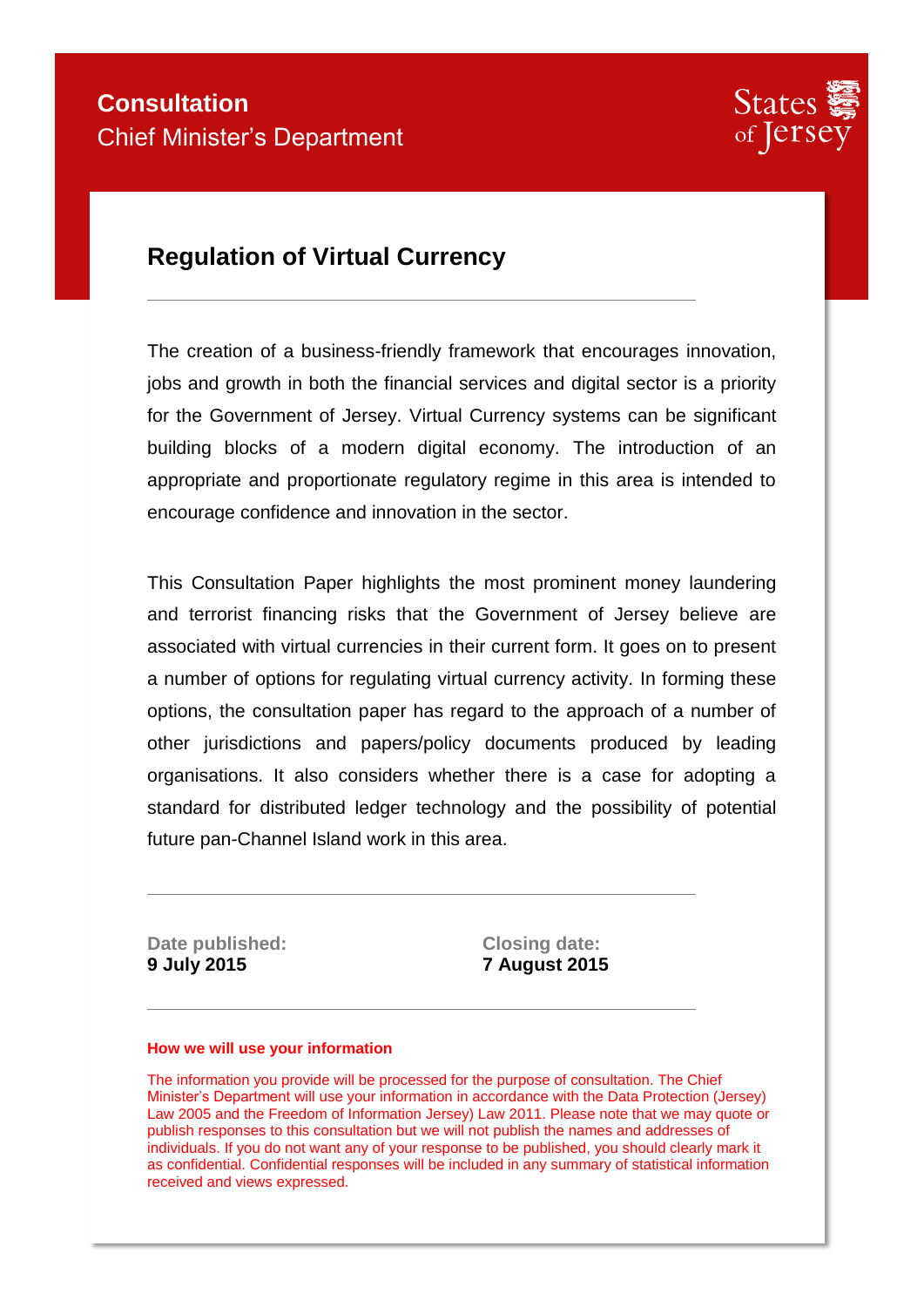

### **Outline of Consultation**

-

*Virtual currency<sup>1</sup>* systems represent new and empowering technology. They incorporate both new payment systems and new virtual currencies.

Whilst governments are keen to embrace the potential offered by the virtual economy there is also a need to introduce measures to tackle virtual economy-based money laundering and financing of terrorism ("ML/FT"), including giving regulators and law enforcement agencies the necessary powers and resources.

Should virtual currencies accomplish the necessary levels of user acceptance and market penetration in the future, both legitimate and nefarious users may achieve full independence in acquiring, transferring and spending virtual currencies within the virtual economy.

The inherently decentralised, *distributed*, implicitly anonymous and versatile nature of *virtual currency* systems (often boosted with extensions, protocols and further developments which grant even greater anonymity) make *virtual currency* systems attractive to cybercriminals, online-based traditional crime perpetrators, money launderers and terrorist financiers.

Accordingly, the Government of Jersey considers that, whilst governments should embrace the potential offered by the virtual economy, there is also a need to introduce measures to tackle virtual economy-based ML/FT.

The Government of Jersey believes that by putting in place an appropriate and proportionate regulatory environment, the jurisdiction will be protected

<sup>&</sup>lt;sup>1</sup> Words in italics are defined in a Glossary found in Appendix 1 to the Consultation Paper.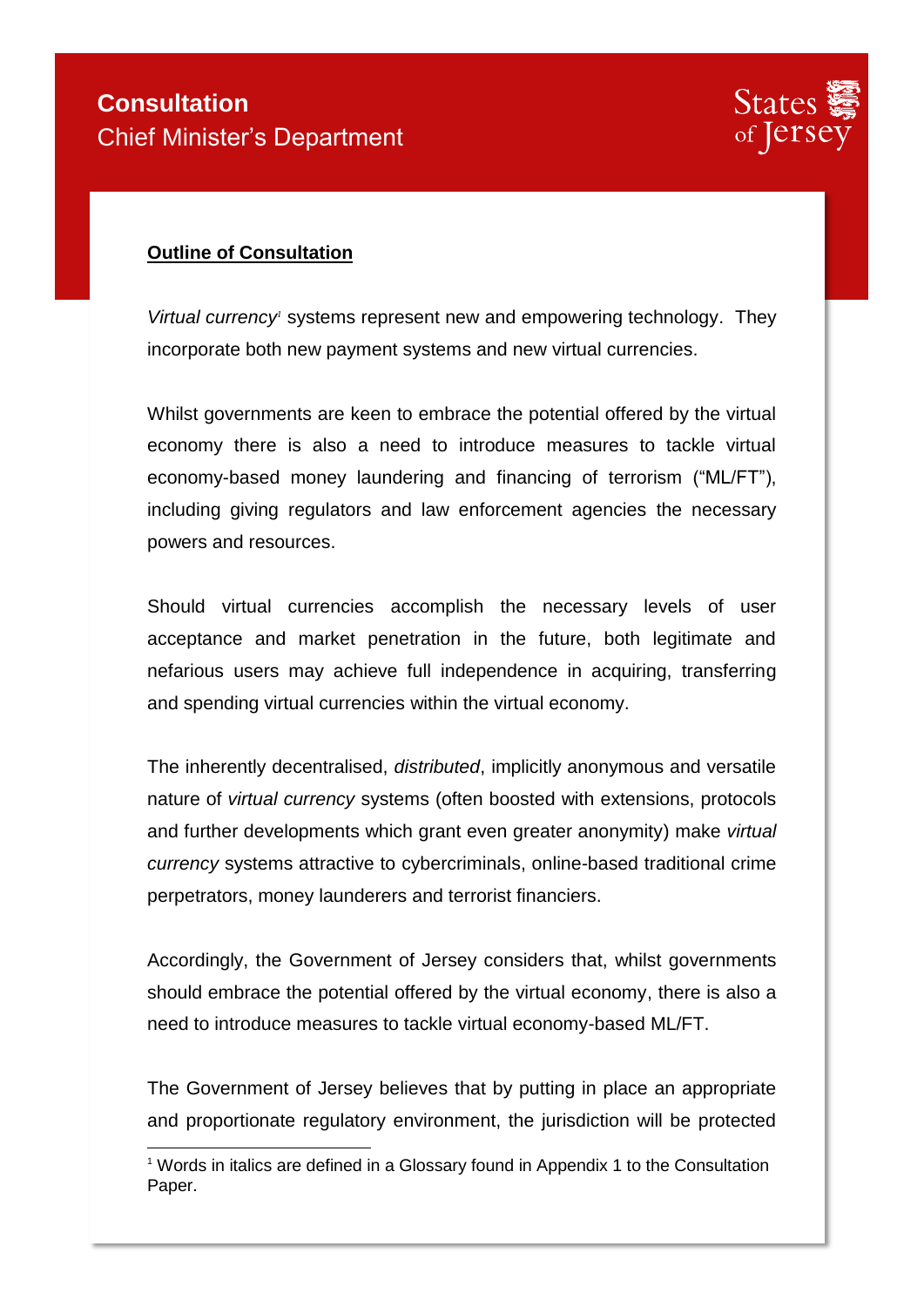

from unacceptable risk. At the same time, a modern digital economy can be fostered with a business friendly framework therefore encouraging innovation and growth in the virtual currency arena.

The consultation paper highlights current risks that the Government of Jersey believes are associated with virtual currencies in their current form and presents a number of options for regulating *virtual currency* activity. In forming these options, the consultation paper has regard to the approach adopted by a number of other jurisdictions and papers and policy documents produced by leading organisations.

The paper also considers whether there is a case for setting a *Distributed ledger* technology standard and explores the possibility of pan-Channel Island work in this area after a series of initial meetings with the other Channel Islands.

This consultation paper has been prepared in conjunction with the Jersey Financial Services Commission (the "JFSC"), the Joint Financial Crimes Unit of the States of Jersey Police, the Law Officers' Department, Jersey Finance Limited ("JFL") and Digital Jersey ("DJ").

#### **Who should respond and ways to respond**

The Government of Jersey is interested in receiving responses from individuals or businesses that interact with virtual currency or are likely to interact with virtual currencies. The Government of Jersey would particularly encourage both those in the financial services and the digital communities to respond to the consultation paper.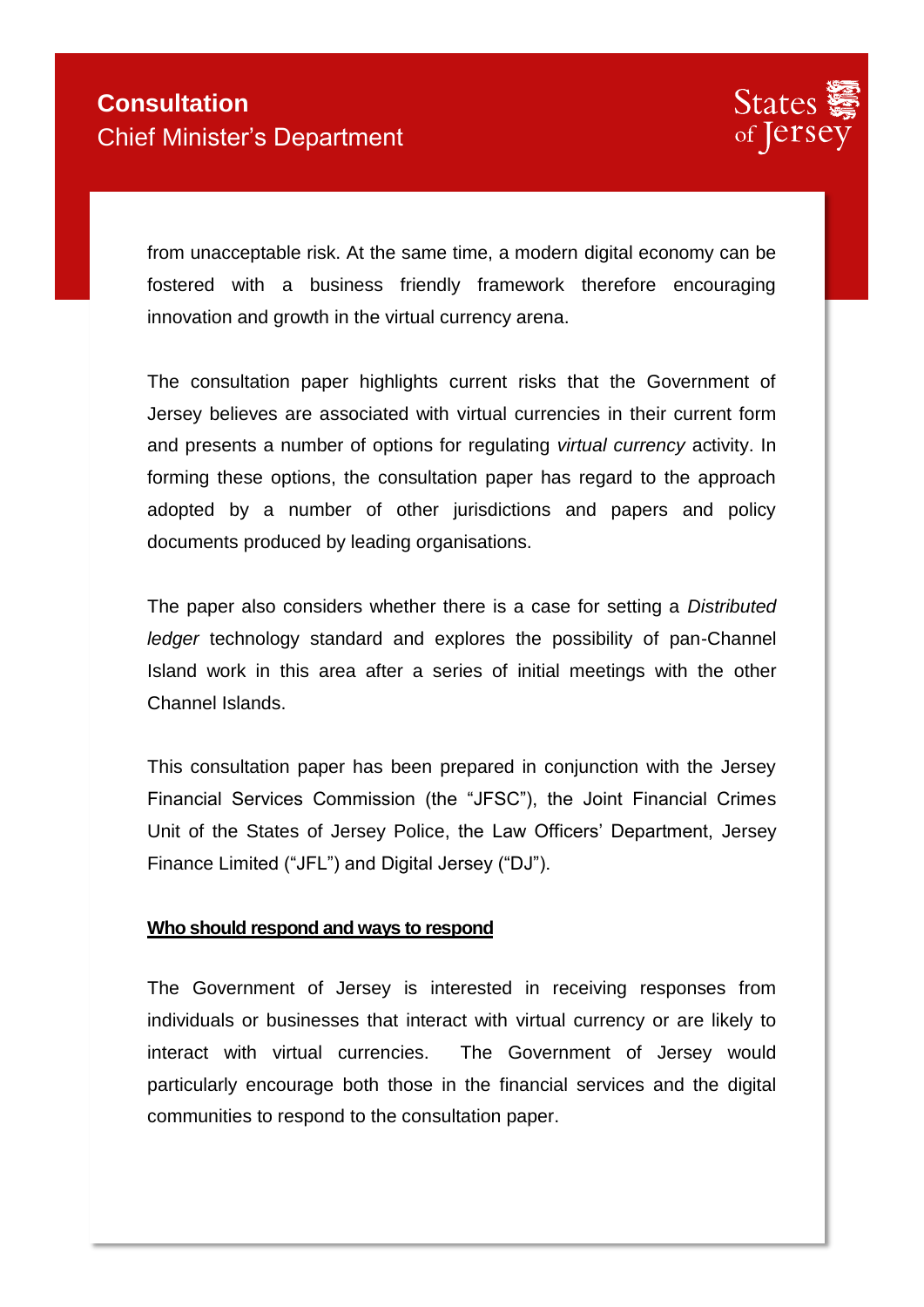

### Seminar

The consultation paper is supported by a consultation seminar that will occur on 3 August 2015 at from 12noon - 2pm at The Town Hall, York Street, St Helier, Jersey. The consultation seminar will act as a forum to explore some of the topics raised in this paper in more detail and will serve as an open forum for feedback to the questions asked in this consultation paper.

### Online submission

You can also respond to the consultation paper online

### **Writing**

Should you wish to respond in writing you may submit responses directly to the following address:

Regulation of Virtual Currency Consultation

5th Floor, Cyril Le Marquand House

The Parade

St Helier

JE4 8QT

Telephone: +44 (0) 1534 448839

E-mail: [g.pearmain@gov.je](mailto:g.pearmain@gov.je)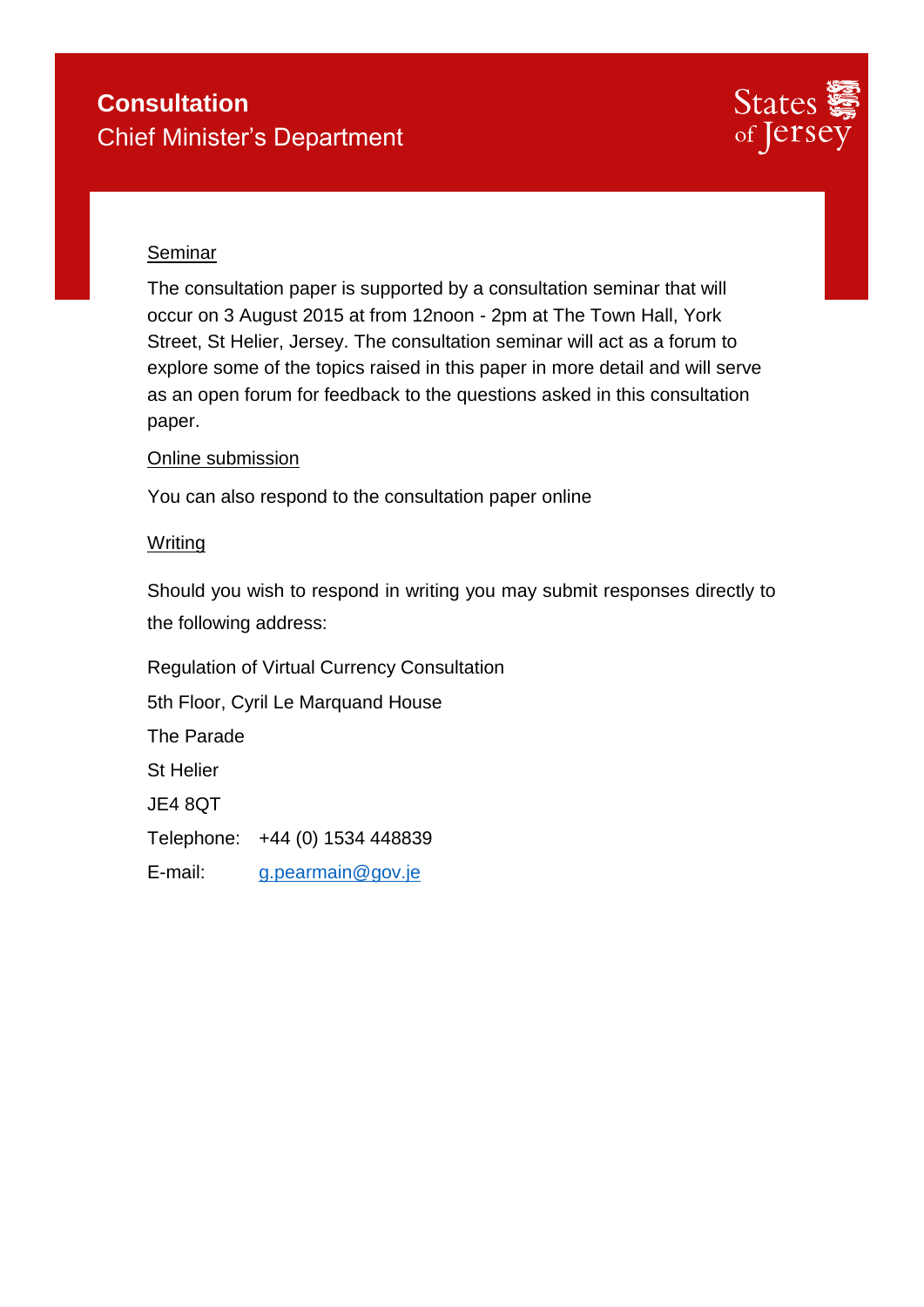

### **Further Questions**

Should you have any questions about the paper and wish to speak to an individual in an organisation that has been involved in the preparation of this consultation paper, contact details are listed below:

#### **Government contacts:**

**George Pearmain - Lead Policy Adviser: Private Wealth and Financial Crime**

**Telephone:** +44 (0) 1534 448839 **Email:** [g.pearmain@gov.je](mailto:g.pearmain@gov.je)

**Lloyd Adams – Lead Policy Adviser – Digital Strategy** 

**Telephone:** +44 (0) 1534 440726 Email: [l.adams@gov.je](mailto:l.adams@gov.je)

#### **Jersey Financial Services Commission contacts:**

#### **Andrew Le Brun - Director - Financial Crime Policy**

**Telephone:** +44 (0) 1534 822065 **Email:** [a.lebrun@jerseyfsc.org](mailto:a.lebrun@jerseyfsc.org)

**Vladimir Jizdny – Senior Manager – Financial Crime Policy** 

**Telephone:** +44 (0) 1534 822023 **Email:** [v.jizdny@jerseyfsc.org](mailto:v.jizdny@jerseyfsc.org)

#### **Digital Jersey Contact:**

#### **Andrew Jarrett – Director**

**Telephone:** +44 (0) 1534 789333 **Email:** [andy.jarrett@digital.je](mailto:andy.jarrett@digital.je)

#### **Jersey Finance Contact:**

**Thomas Cowsill – Senior Strategic Projects Manager**

**Telephone:** +44 (0) 1534 836029 **Email:** [thomas.cowsill@jerseyfinance.je](mailto:thomas.cowsill@jerseyfinance.je)

\*\*\*\*\*\*\*\*\*\*\*\*\*\*\*\*\*\*\*\*\*\*\*\*\*\*\*\*\*\*\*\*\*\*\*\*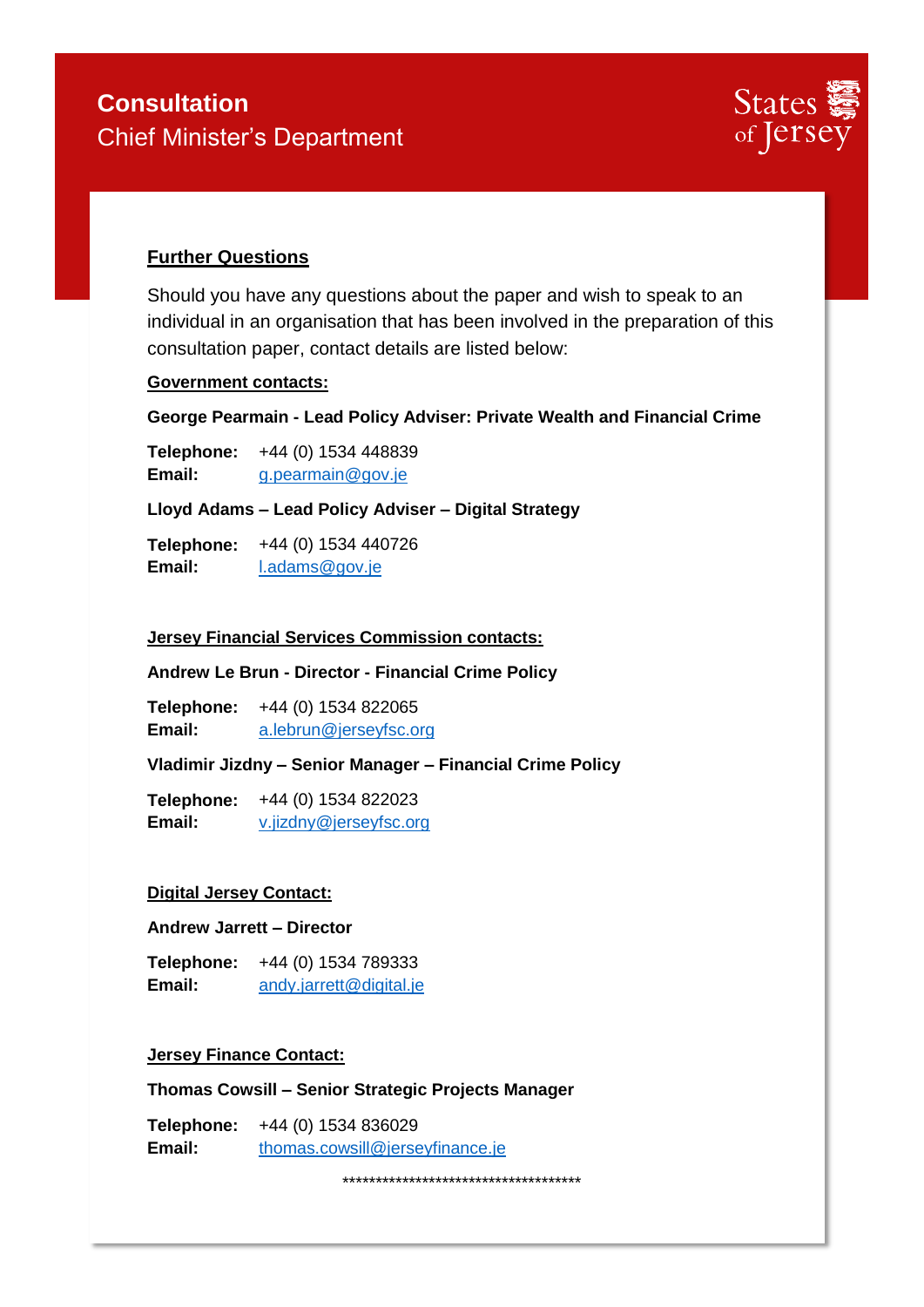

This consultation paper has been sent to the Public Consultation Register.

## **Feedback on this consultation**

We value your feedback on how well we consult or seek evidence. If you have any comments on the process of this consultation (as opposed to the issues raised) please contact [Communications.Unit@gov.je](mailto:Communications.Unit@gov.je)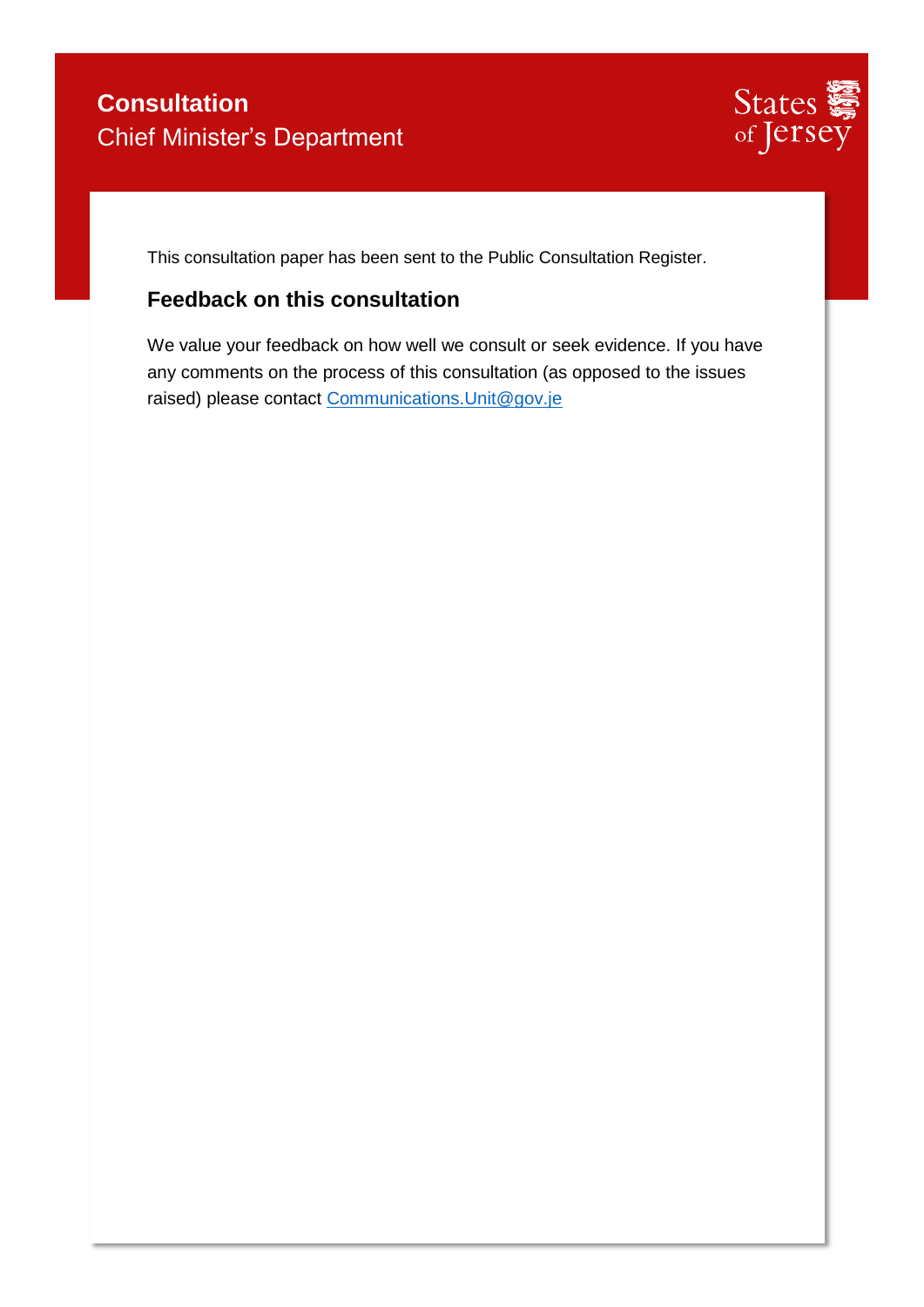

## **Part 1: Introduction**

- 1.1 A currency is according to its economic definition something which operates as:
	- (1) a medium of exchange;
	- (2) a unit of account; and
	- (3) a store of value
- 1.2 For the purpose of the consultation paper, currencies divide into two categories:
	- (i) Fiat currencies, which mean money issued (whether physical or electronically) by the government of a country or territory. This is money as is ordinarily understood, and is legal tender in at least one country or territory.
	- (ii) Virtual currencies, which may have one or more of the characteristics of a currency amongst user groups. However, they are not legal tender in any country or territory, which may to a greater or lesser extent, affect how far they are treated as a medium of exchange, unit of account or store of value.
- 1.3 *Virtual currency* is often confused with *electronic money*. A *virtual*  currency is not *electronic money*. According to the *ECB*<sup>2</sup>, virtual *currency* systems are not full forms of money as defined in economic literature nor are they money or currency from a legal perspective. Whereas virtual currencies will always be held in digital form, fiat currencies may also be held in digital form (so the terms "virtual" and "digital" are not interchangeable).
- 1.4 The virtual currencies referred to in this paper:

(i) are online value transfer systems that utilise a decentralised consent mechanism (*Bitcoin<sup>3</sup>* and the like); or

(ii) provide for a decentralised debt issuance and settlement mechanism (e.g. Ripple).

<sup>2</sup> [ECB further analysis on virtual currency schemes](https://www.ecb.europa.eu/pub/pdf/other/virtualcurrencyschemesen.pdf)

<sup>&</sup>lt;sup>3</sup> 3</sup> Bitcoin is one form of virtual currency. In this paper Bitcoin is discussed regularly as it is currently the most popular form of virtual currency however other virtual currencies exists and will continue to be formed.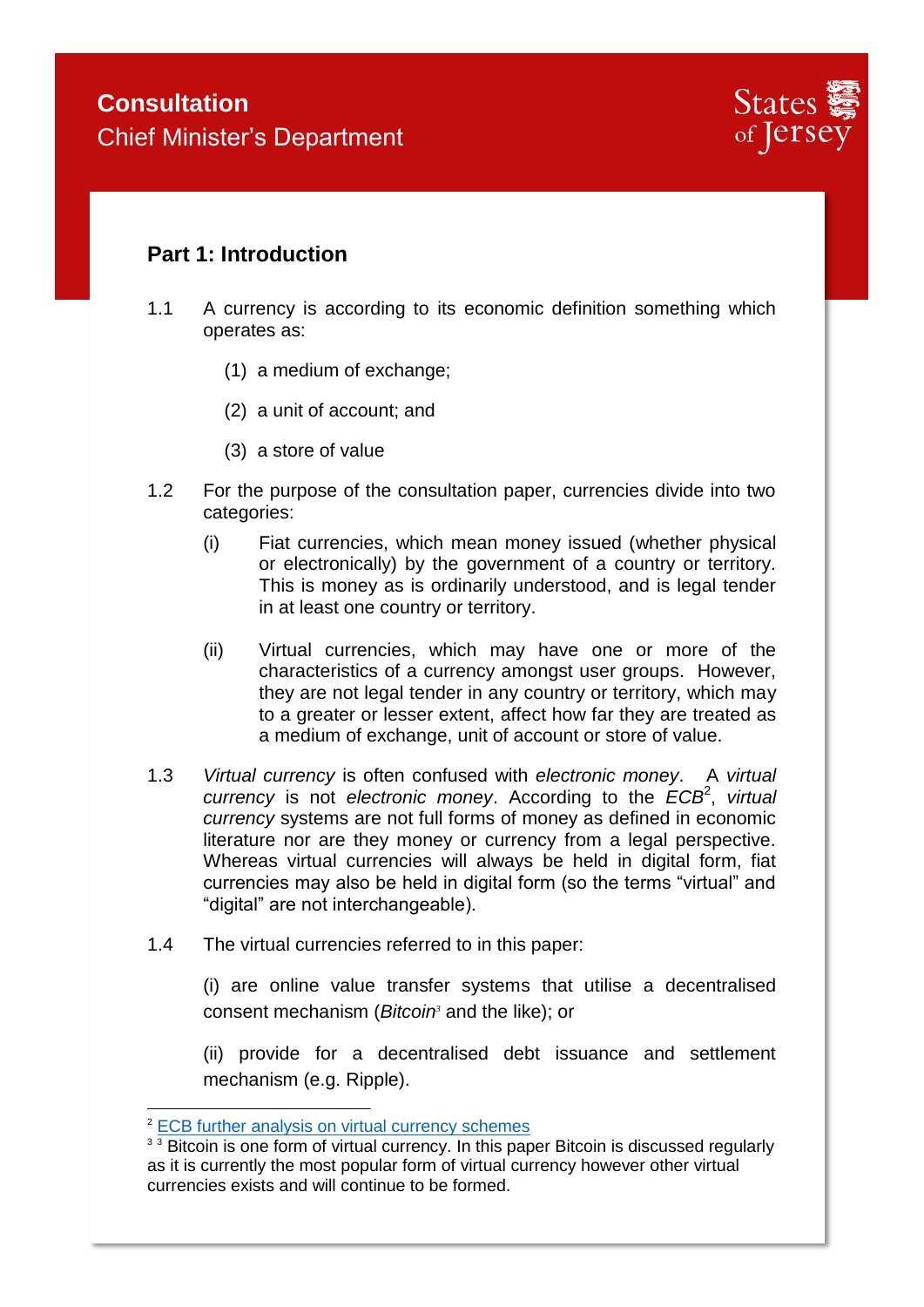

These systems are decentralised (no centrally controlled and maintained payment ledger) and their native currencies are convertible (they have an equivalent value in, and can be exchanged for, *fiat currency*. They are often crypto-graphically protected (and referred to as crypto-currencies).

- 1.5 **For the avoidance of doubt, this paper does not apply to**  *centralised virtual currencies* **(which will have a single administrator that controls the system, issues the currency and maintains a central payment ledger).**
- 1.6 *Virtual currency* systems have substituted and are able to further substitute banknotes and coins in certain payment situations. Since the usage of *virtual currency* as a currency for payments remains limited at present (*Bitcoin* worldwide transactions per day currently represent 0.03% of non-cash retail payment transactions made in the EU). Accordingly, the *ECB* in its analysis further argues that there is not yet a material risk that virtual currencies can undermine price stability, financial stability and integrity of the real economy nor the smooth operation of payment systems.
- 1.7 *Bitcoin* is the most prominent and most widely accepted *virtual currency* with current market capitalisation fluctuating around US\$ 3 billion. There are currently a little over 14 million *Bitcoin*s in circulation, transactions varying between 90,000 and 130,000 per day, more than 3.5 million My Wallet<sup>4</sup> users and on average 250,000 unique *Bitcoin addresses* used every day<sup>5</sup> .
- 1.8 Despite this, *virtual currency* systems are yet to accomplish the necessary market penetration and user acceptance levels to be considered substantially used across the global economy<sup>6</sup>.
- 1.9 Until such levels of use are reached, the need for interaction between virtual and conventional systems will persist and the level and intensity of interaction between such systems is likely to be driven, at least in the short term, by the pace at which new *virtual currency* businesses achieve acceptance and recognition, and the pace of integration of the technology into the existing financial services environment.

<sup>4</sup> Number of *Bitcoin wallet* hosts using Blockchain.info's my wallet service

<sup>5</sup> Information sourced from Blockchain.info

<sup>&</sup>lt;sup>6</sup> In January 2015, whilst there were more than 530 crypto-currencies available for trade in online markets only 10 had market capitalisations over US\$ 10 million.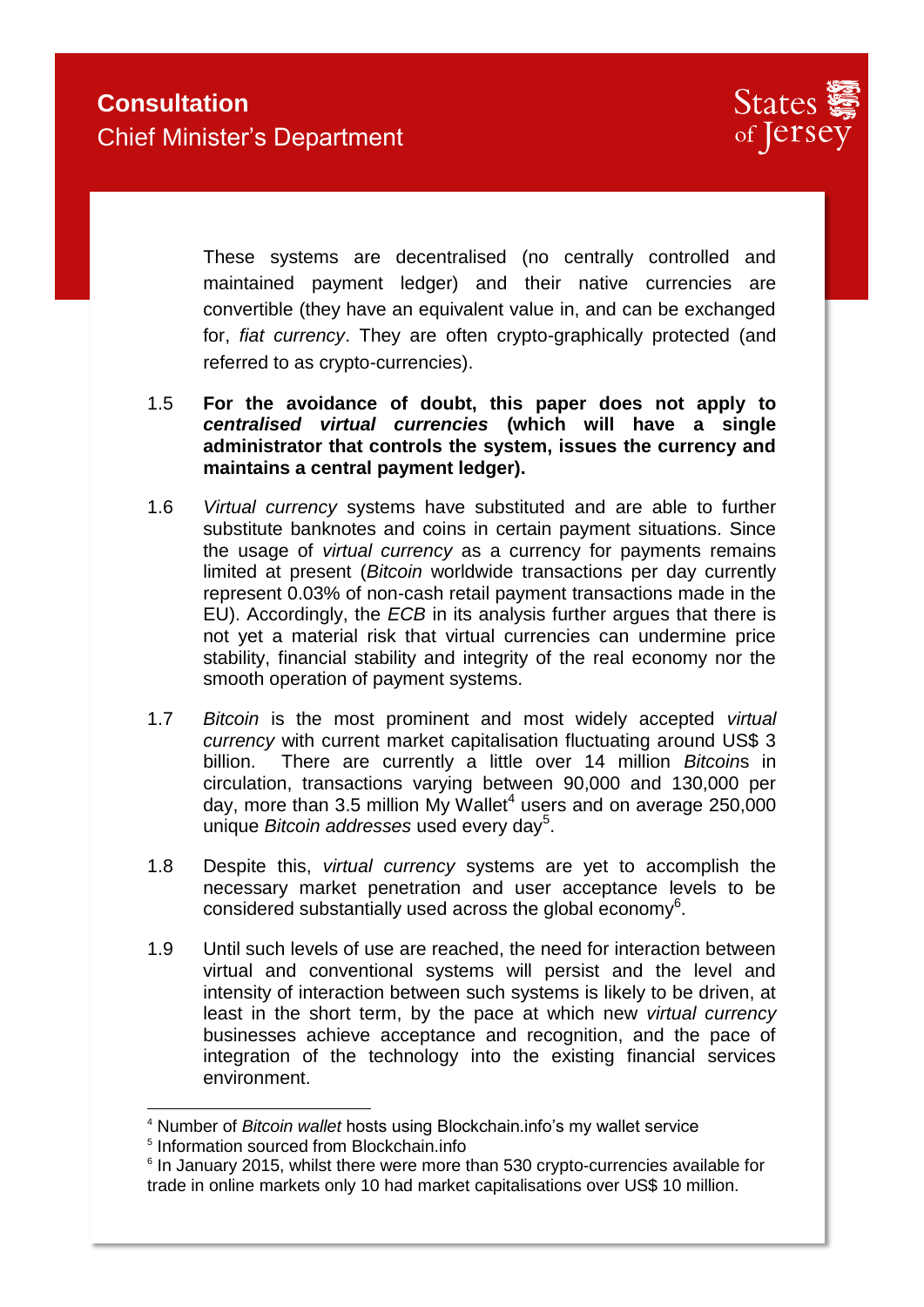

- 1.10 Should virtual currencies accomplish the necessary levels of user acceptance and market penetration in the future, both legitimate and nefarious users may achieve full independence in acquiring, transferring and spending of their virtual assets within the virtual economy. This will reinforce the need for governments to tackle virtual economy-based ML/FT.
- 1.11 The inherently decentralised, *distributed*, implicitly anonymous and versatile nature of *virtual currency* systems (often boosted with extensions, protocols and further developments granting even greater anonymity) make *virtual currency* systems attractive to cybercriminals, online-based traditional crime perpetrators, money launderers and terrorist financiers.
- 1.12 The potential for money launderers and terrorist financiers to exploit *virtual currency* systems for nefarious purposes is amplified by the fact that the main entry and exit points between the conventional and virtual systems are often represented by unregulated interfaces that are not subject to any requirements to counter ML/ FT.

## **Part 2: Background – main types of virtual currencies**

## **Bitcoin**

- 2.1 *Bitcoin* is the most prominent *decentralised virtual currency* that provides for online value transfers between peers by utilising a *distributed* and decentralised consent mechanism. In this *distributed* network, *private keys* and *public keys* are used to transfer *Bitcoin*s from rightful owner to intended beneficiary and each transaction must be cryptographically signed. Individual users connect with one another through an unencrypted  $TCP<sup>7</sup>$  channel over the Internet. The underlying architecture that underpins *Bitcoin* protocol is designed in a way that no central control or oversight of the network is needed.
- 2.2 *Miners* are responsible for adding and ordering transactions into a block which forms part of a *block-chain* (*block-chain* is a *distributed* ledger utilised by *Bitcoin*. *Miners* gather transactions, check their validity (using algorithms) and include them in a new block. *Miners* who wish to add a newly created block (which records changes in

<sup>-</sup><sup>7</sup> TCP (transmission control protocol) is one of the main protocols in TCP/IP networks. TCP and IP are the basic rules defining the Internet.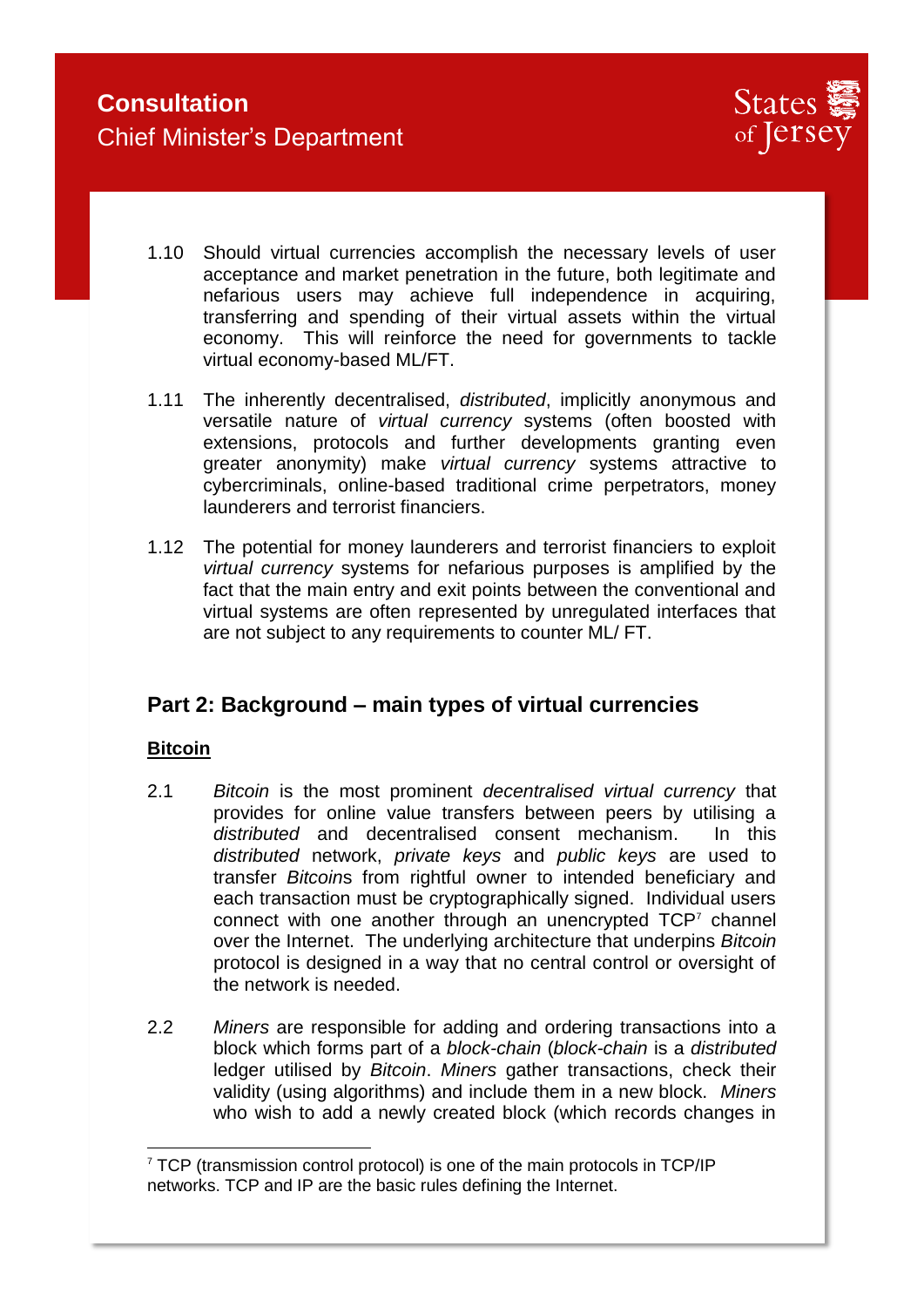

ownership) to the chain must demonstrate that they have solved a computationally difficult mathematical problem (known as "proof of work").

2.3 All *Bitcoin* transactions are irrevocable and irreversible; they can only be refunded by the beneficiary of the transaction.

### **Ripple**

- 2.4 Ripple is a *virtual currency* system that functions as an on-line, universal and decentralised debt settlement network with a centrally-issued native currency called Ripple ("XRP").
- 2.5 At its core, Ripple is a physical and decentralised network of computers running a common open-sourced software which allows network participants to interact with one another according to the rules set by the Ripple protocol. The protocol provides a set of rules for transaction clearing and settlement. These rules govern the way ownership of any supported item of value or currency (both fiat and virtual-currency) is changed. Ripple protocol is not built to interface directly with consumers which stands in contrast to other, solely peer-to-peer networks (e.g. *Bitcoin*).
- 2.6 Ripple operates globally, and is a fast, cheap, secure and asset neutral network that supports, besides its native currency, transfer of almost any *fiat currency*, *virtual currency* or other assets of value (e.g. frequent flyer miles, mobile minutes).
- 2.7 A asset of value not held in XRP are represented as "issuances" (digital representation of real assets) that can be sent and traded through the Ripple network without a need to convert them to XRP (though this may be necessary when there is not otherwise a market for trade) .
- 2.8 Ripple relies on financial institutions to function as:
	- i) gateways into and out of the Ripple network,
	- ii) market makers to provide liquidity for currency conversion and trading.

The primary function of a Ripple gateway is to provide access to the Ripple network by accepting cash deposits, creating digital balances in user accounts and redeeming cash for digital balances stored in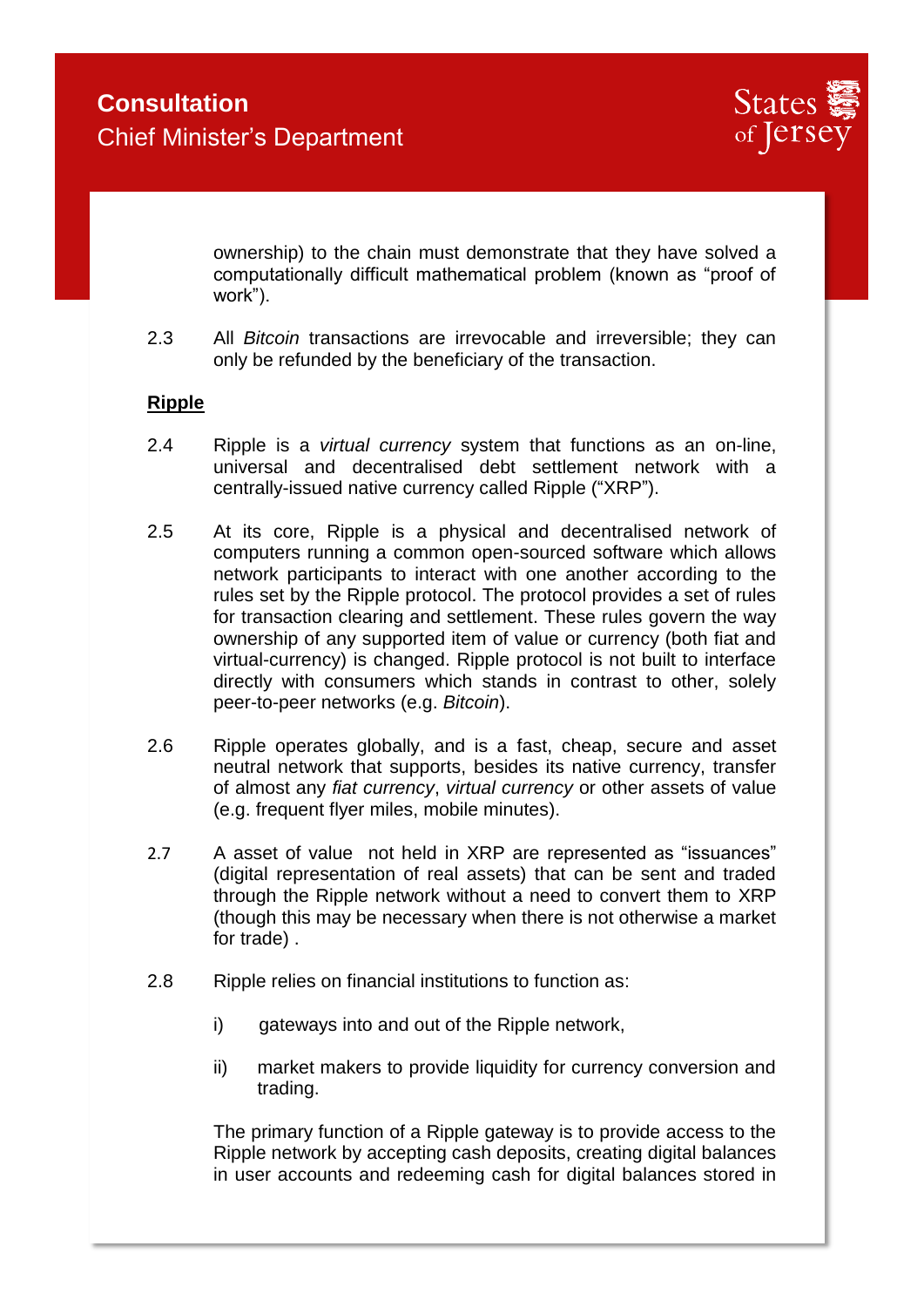

accounts. Market makers on the other hand provide liquidity to the network by holding funds in multiple currencies and by competing for foreign exchange trades.

- 2.9 The settlement process utilised by Ripple is based on consensus that must be reached amongst the network's participants in order for any transaction to be included into the network's ledger.
- 2.10 Whenever a transaction involves users that do not have a trusted relationship established between themselves, the system tries to find a path between the users where each link of the path is between two users (typically a bank, money service business or *OTC market*) that have a trusted relationship. This mechanism is called "rippling" and is believed to be a digital version of *Hawala*.
- 2.11 In order to access Ripple, a user must first purchase a nominal amount of XRP. It is worth noting that Ripples Labs, the Ripple software provider, is currently implementing additional requirements for the use of the software requiring any new user of a Ripple Trade account<sup>®</sup> to upload customer identification information.

### **QUESTION 1:**

-

**Is there any other type of virtual currency that does not fit any of the two currently prominent systems and which should be considered at this point in time when considering Regulation of Virtual Currency for Jersey?** 

<sup>&</sup>lt;sup>8</sup> Ripple Trade is software that functions as a wallet and allows users to store funds, make payments, purchase currencies, and make orders.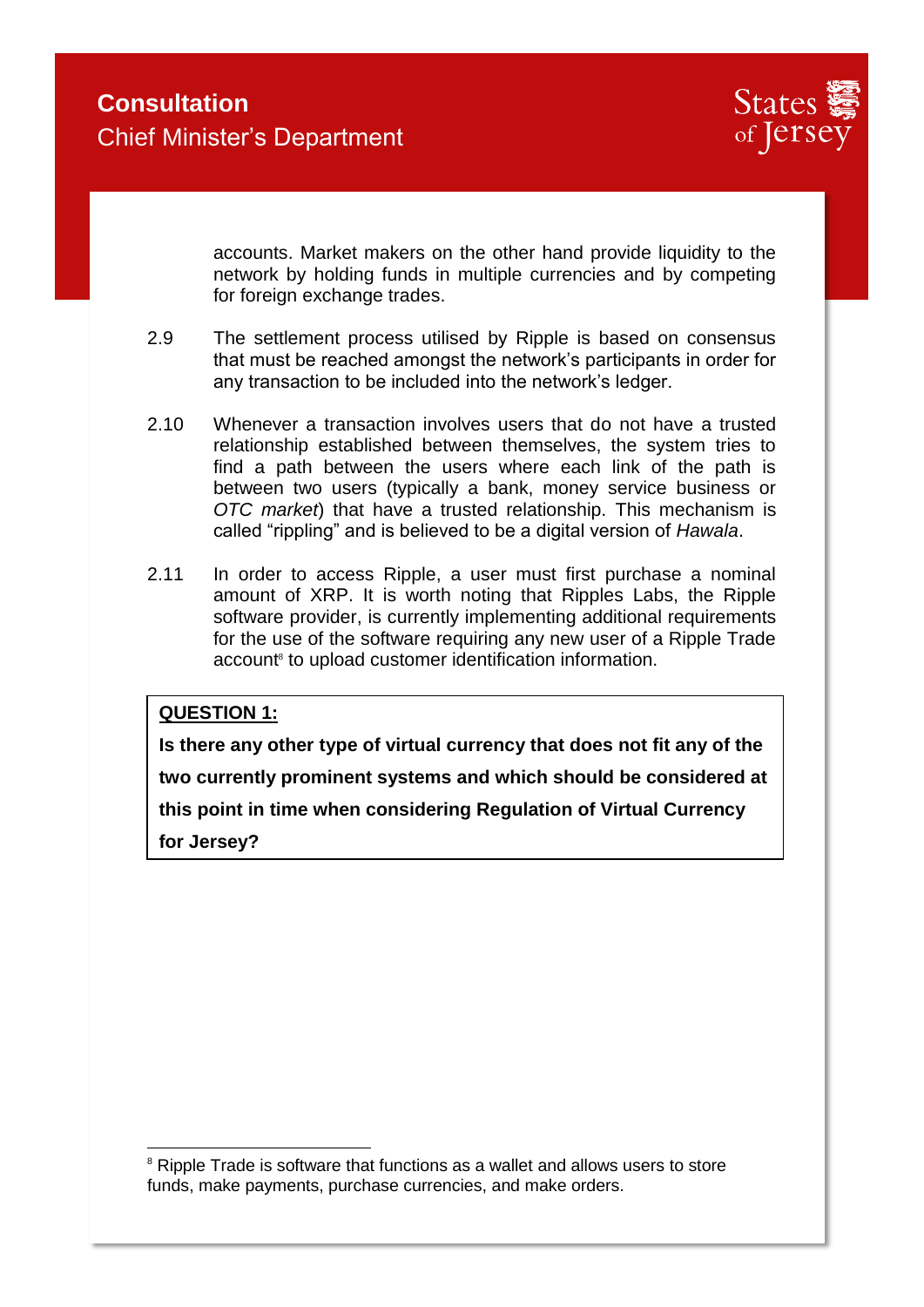

## **Part 3: Risk of ML/FT**

-

3.1 The ML/FT vulnerabilities identified as the most prominent requiring the attention of respective government agencies are:

> Inherent '*pseudonymity*' of *virtual currency* ownership - with no requirement to attach true names to the currency owned and transacted.

> Problematic traceability of transactions - which is a function of the implicit anonymity of ownership, address disposability and fluid structure of transactions.

> Use of additional technology-enabled anonymisation and encryption protocols and extensions and stealth currency emulations - that add an extra veneer of secrecy to the already pseudo-anonymous nature of ownership and its traceability.

> Decentralised architecture – no trusted, central currency issuing authority administering and controlling virtual currencies and that can assist law enforcement and other government agencies for investigative or asset seizure purposes. This is aggravated by the fact that virtual currencies exist in a digital universe entirely outside the reach of any particular country.

> Non-existent regulatory framework - with no statutory requirements to prevent and detect ML/FT applicable to businesses acting as the interface between virtual currencies and the conventional financial system.

> Secure technology – where law enforcement may not have the requisite IT skills, forensic expertise and knowledge needed to effectively target *virtual currency* related ML/FT and deprive criminals of their *virtual currency* denominated criminal gains.

- 3.2 These vulnerabilities will attract specific user categories (e.g. cybercriminals, drug dealers). They will be attracted also by the relative instantaneous manner of borderless and irreversible transactions.
- 3.3 The *FATF* in its report<sup>9</sup> providing an initial assessment of risk associated with virtual currencies argues that, at least in the near

<sup>&</sup>lt;sup>9</sup> [FATF Report on Virtual Currencies, key definitions and potential ML/TF risks](http://www.fatf-gafi.org/media/fatf/documents/reports/virtual-currency-key-definitions-and-potential-aml-cft-risks.pdf)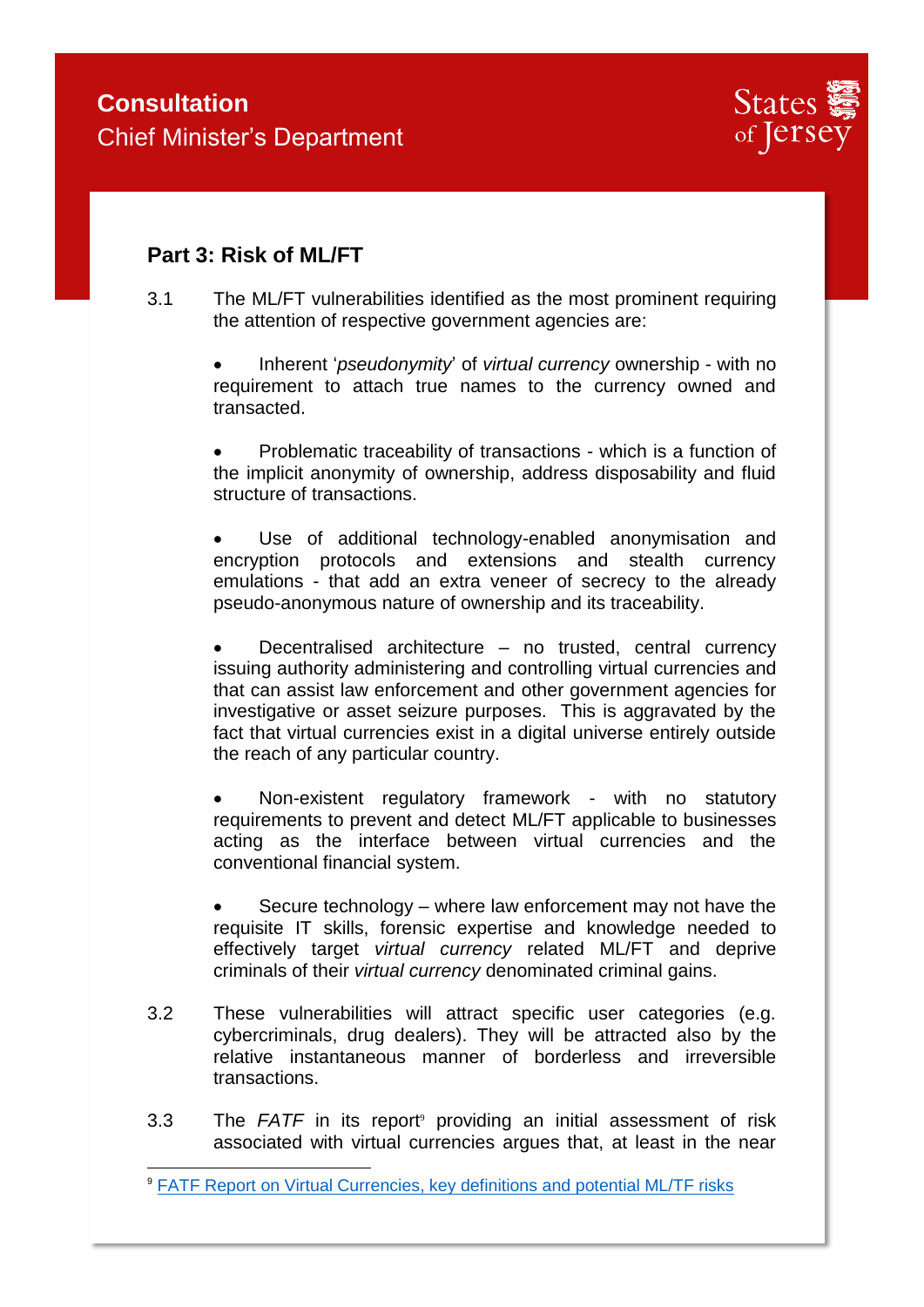

term, only *convertible virtual currencies* are likely to present ML/FT risks that stem predominantly from their anonymity, inherent nonface-to-face nature and existence outside the reach of any country.

3.4 Despite every transaction being publicly logged and unalterably and permanently stored in a *block-chain*, *Bitcoin*10 addresses are not associated with the identity of their users/holders and so transactions (unlike wire transfers) are not identifiable to a particular person. Furthermore, in order to achieve greater anonymity and security, *Bitcoin* users can use a new address for each transaction in order to avoid transactions being linked to a common owner.

### **QUESTION 2:**

**Are there any other material ML/FT risks associated with virtual currencies that should be considered for the purpose of an effective and suitable framework for preventing and detecting ML/FT?**

# **Part 4: Existing local framework**

4.1 In Jersey, respective authorities have already taken a proactive approach in embracing virtual currencies.

### Consumer protection

4.2 Jersey's Trading Standards Office has issued a general guide<sup>11</sup> permitting *virtual currency* prices to be displayed alongside *fiat currency* prices. The advice given by the Office applies to businessto-consumer contracts only and not business-to-business contracts.

Tax

4.3 In respect of *crypto-currency* treatment, Jersey's Tax Office has published guidance<sup>12</sup>. The Tax office has advised that, while *crypto-*

11

12

Crypto Currency Guidance Document

[http://www.gov.je/TaxesMoney/IncomeTax/Technical/Guidelines/Pages/Cryptocurr](http://www.gov.je/TaxesMoney/IncomeTax/Technical/Guidelines/Pages/CryptocurrenciesTreatment.aspx) [enciesTreatment.aspx](http://www.gov.je/TaxesMoney/IncomeTax/Technical/Guidelines/Pages/CryptocurrenciesTreatment.aspx)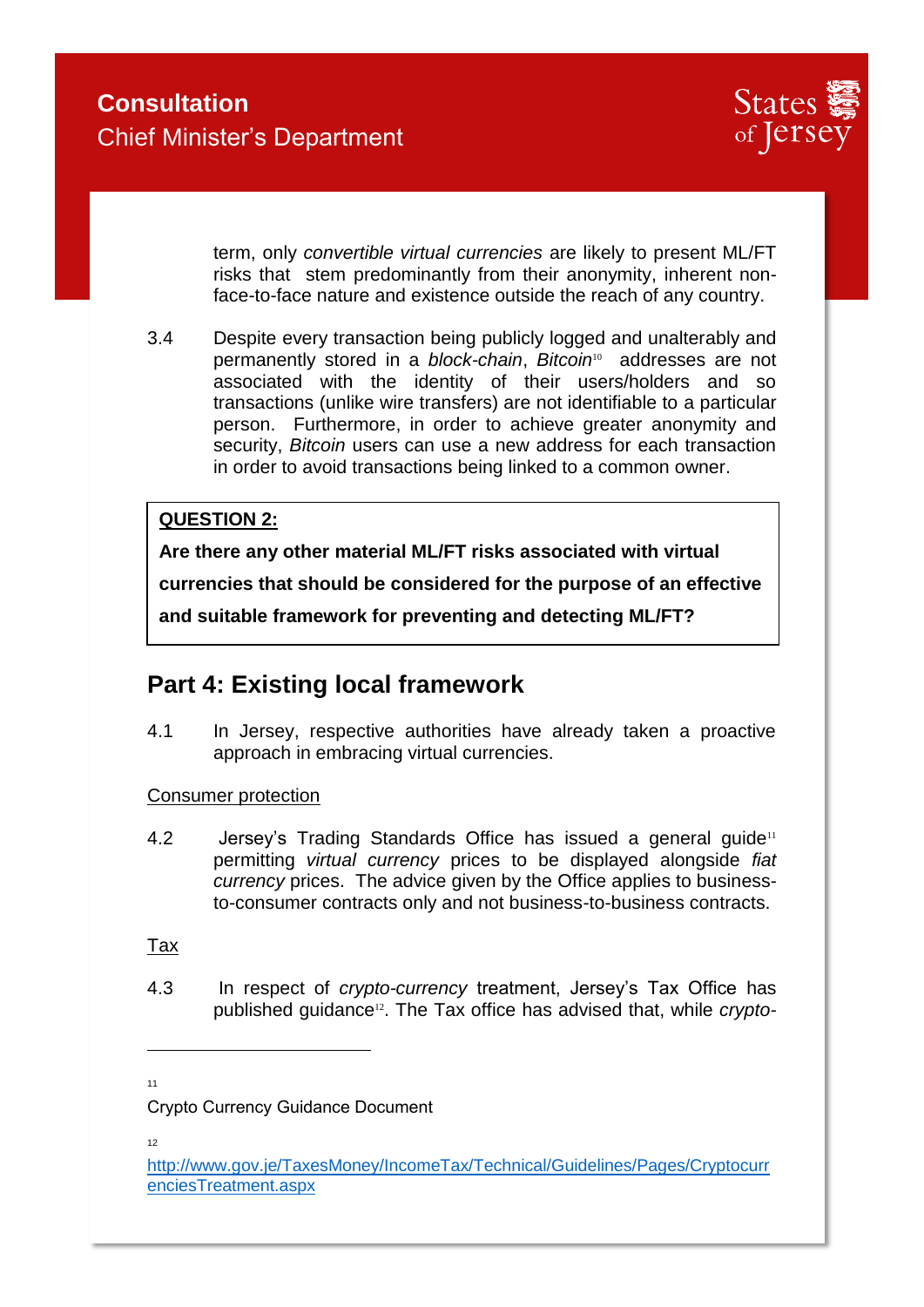

*currency mining* on a small or irregular scale will not be regarded as a trading activity (and so will not constitute a taxable event), exceptions may occur where *mining* activities are accompanied by trading in crypto-currencies on a sufficiently commercial scale.

- 4.4 As regards business activities involving exchanging virtual currencies to and from fiat currencies, these will be liable to income tax only when the principles of trading are met.<sup>13</sup>
- 4.5 When a *virtual currency* is used to purchase goods or services, the value of the supplied goods or services must be converted to pounds sterling for *GST* purposes at the date of the transaction. No *GST* will be due where virtual currencies are exchanged for sterling, other fiat currencies or other virtual currencies.

#### Regulatory legislation

- 4.6 In July 2014, the JFSC authorised the first *Bitcoin* collective investment fund. In funds where *Bitcoins* are an asset class, the key ML/FT risks will stem from the provenance of *Bitcoin* and potential for investors to launder illicit proceeds through the fund.
- 4.7 These risks are able to be mitigated by imposing conditions on the licensing of a fund, for example, a requirement to only obtain Bitcoin from a licensed exchange.
- 4.8 Other businesses have outlined plans to the JFSC to launch and operate *virtual currency* activities in Jersey involving *Bitcoin* vending machines and various business models of a *Bitcoin* exchange, whereby fiat currencies are exchanged for virtual currencies.
- 4.9 Activities relating to the exchange of or sale of *Bitcoin*s are currently not regulated. They are not considered to be money service business (defined in Article 2(9) of the *Financial Services Law* because, as explained in Part 1 above, *Bitcoin*s are not a currency or money as ordinarily understood. This means that:
	- The business of exchanging any *fiat currency* into a *virtual currency* is not a bureau de change activity.

 $13$  Please note that the Guidance provided by the Taxes Office is generic and professional tax advice should always be sought in individual situations.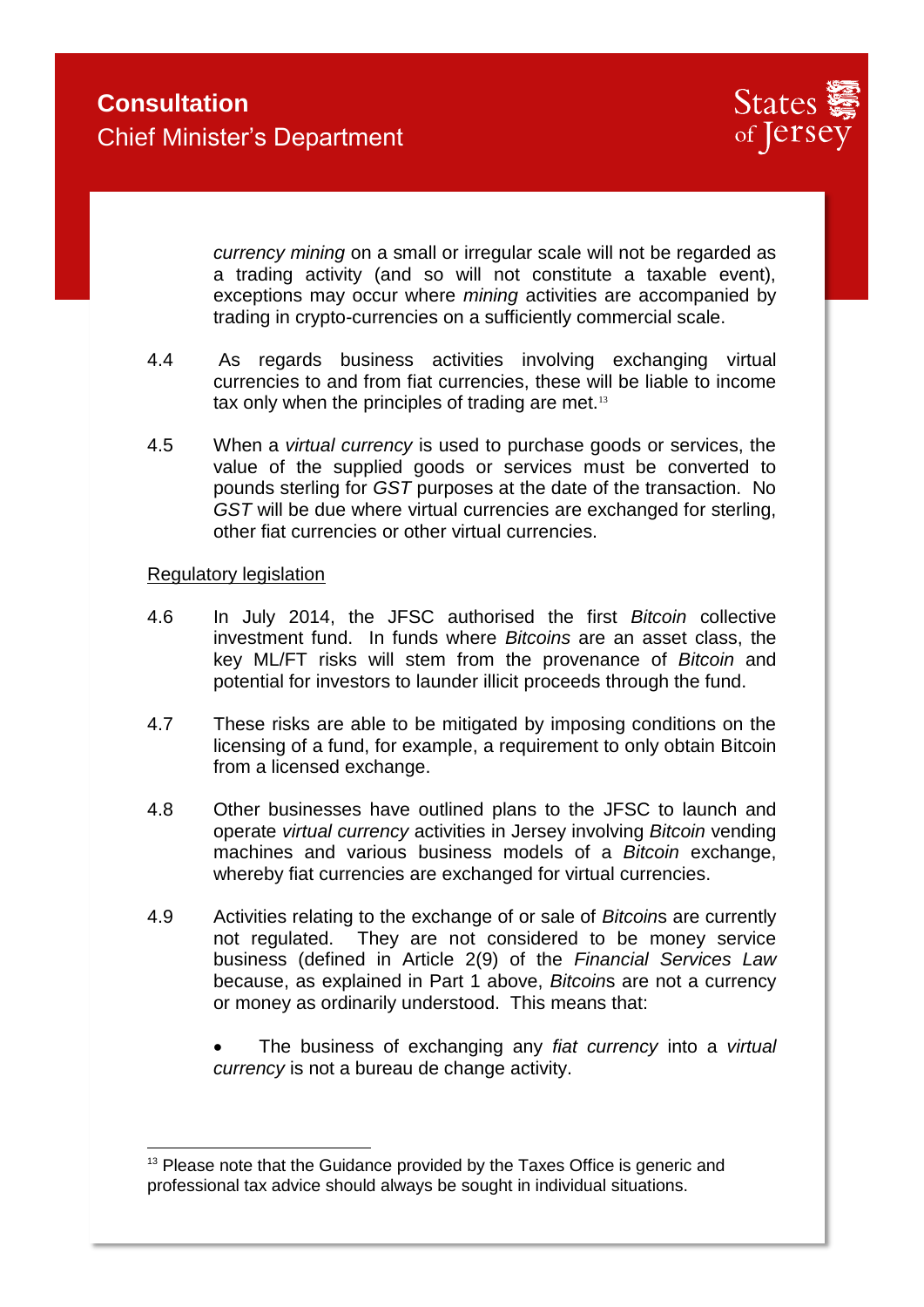

 The business of exchanging one *virtual currency* for another is not a bureau de change activity.

 The 'exchange only service' (i.e. exchange between *fiat currency* and *virtual currency* and nothing more) does not fall under "engaging in money transmission services".

- 4.10 In instances where a 'composite transaction' service that consists of both the exchange of *fiat currency* for *virtual currency* and services for the onward use of both as a means of payment is provided, then this activity is considered to be engaging in money transmission services in accordance with Article 2(9)(d) of the *Financial Services Law*, where the two services form part of a continuous (i.e. composite) whole.
- 4.11 However, other business activities related to services provided in relation to virtual currencies will be covered by the existing statutory framework in Jersey. If undertaken by way of business, these include activities set out under Paragraph 7, Part B, Schedule 2 to the *Proceeds of Crime Law*, in particular business activities involving:

 lending services to third parties, including consumer credit, where *virtual currency* is the type of asset lent;

 investing, administering or managing *virtual currency* funds on behalf of third parties; and

providing safe custody of virtual currencies.

### **QUESTION 3:**

**Are there other key areas where you consider that virtual currency activity is caught by the existing statutory framework?**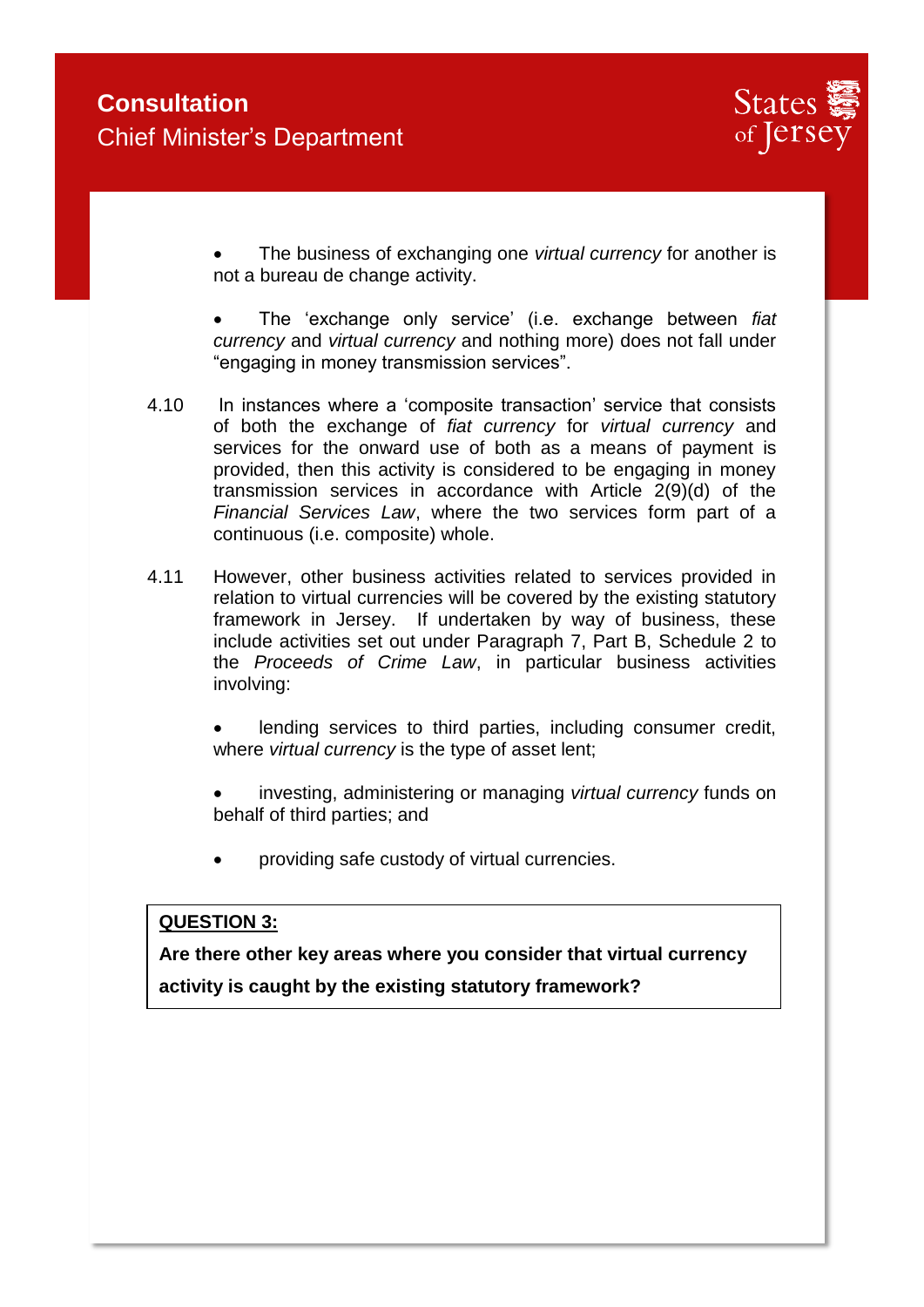-



# **Part 5: Jurisdictional positions**

- 5.1 Approaches taken to address *virtual currency* risks vary from country to country. In order to inform respondents to the consultation, an outline is provided below on the approaches taken so far by various jurisdictions to regulation of *virtual currency*<sup>14</sup>.
- 5.2 The emergence of virtual currencies has attracted attention not only from technologists, speculators and crypto-anarchists, but from public authorities too. Politicians, regulators, law enforcement agencies, tax collectors and trading standard agencies around the globe have been developing their thoughts concerning the most effective and suitable definition, classification and subsequent treatment of *Bitcoin* and other virtual currencies.
- 5.3 Politicians and regulators in several countries have held public hearings to gain a comprehensive understanding of the newly emerged virtual currencies in order to:

 determine and design a suitable and proportionate regulatory framework for virtual currencies and thus maximise the potential offered by the very potent, yet possibly disruptive technology;

- ensure ongoing stability in financial markets; and
- protect businesses and their customers from illegal activities.
- 5.4 Examples of public hearings include *Bitcoin* inquiries conducted by the Canadian Senate Committee on Banking, Trade and Commerce and Australian Senate's Economics References Committee. Both inquiries sought to examine and gauge the potential economic impact of virtual currencies across various industries, both nationally and internationally, and consider best tax, trade, digital commerce and *AML/CFT* treatment of virtual currencies.
- 5.5 Particular focus in both inquiries was placed on a suitable and effective regulatory regime that would encourage innovation, promote competition, protect consumers and protect against unlawful activity and behaviour. The following key success factors were identified for an effective regulatory framework:

 $14$  This document should not be used as an exhaustive list of every action carried out by a specific jurisdiction but as a summary of the key actions taken by each jurisdiction referred to up to the date of publication of the consultation paper.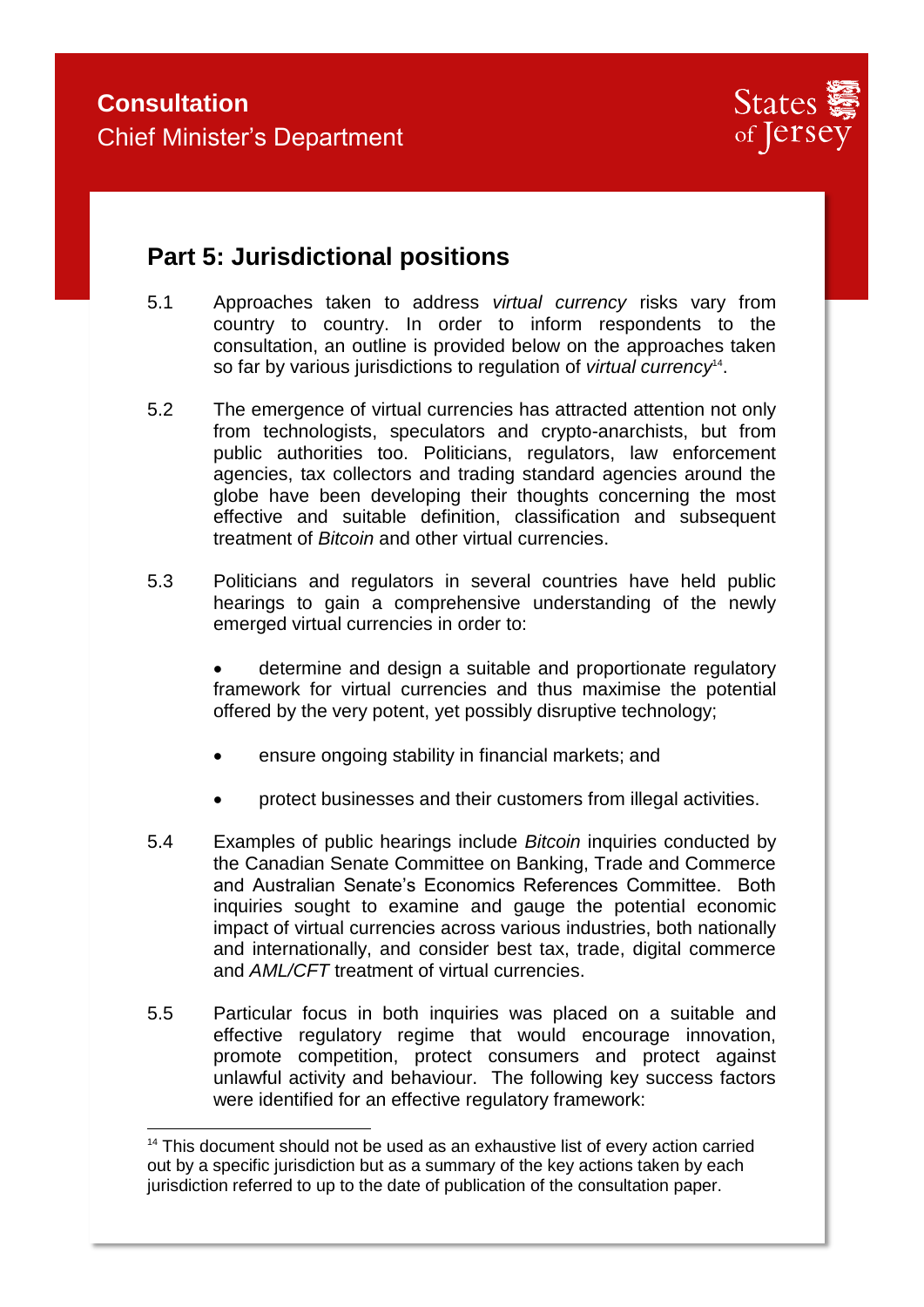

 Thorough understanding of virtual currencies and their key attributes, including the technology and protocols that underpin these systems;

Major risks clearly identified and effectively managed; and

 Effective cooperation and collaboration between public and private sectors.

- 5.6 In the European Union, the *EBA* <sup>15</sup> has asserted that, in order to manage/mitigate risks comprehensively, a substantial body of regulation would be needed. The regulatory framework would need to encompass governance requirements for several market participants, the segregation of client accounts, capital requirements etc. Since this is acknowledged to be almost impossible to achieve in the medium-term, the *EBA* has recommended that national supervisory authorities in Member States should discourage credit institutions, payment institutions and e-money institutions from buying, holding or selling virtual currencies.
- 5.7 This approach has been, to some extent, echoed in Canada which, as a result of a recent regulatory reform, has prohibited banks from opening and maintaining correspondent banking relationships with businesses dealing in virtual currencies that are not registered with FINTRAC, Canada's financial intelligence unit.
- 5.8 Other countries have either intentionally decided not to take any proactive steps or decided to wait and follow suit, whilst other countries have embarked upon a process of determining the most effective regulatory response to the emergence of virtual currencies.

### **Australia**

5.9 In a format similar to the inquiry conducted by the Canadian Senate, the Australian Senate's Economics References Committee has organised public hearings with public, private, and academia representatives (including the international community) on virtual currencies. The hearings took place in November 2014 and a report produced by the Committee is expected to be presented to the Senate (after an extension was granted) by 10 August 2015.

<sup>-</sup><sup>15</sup> EBA/Op/2014/08, *EBA* [opinion on 'virtual currencies'](http://www.eba.europa.eu/documents/10180/657547/EBA-Op-2014-08+Opinion+on+Virtual+Currencies.pdf)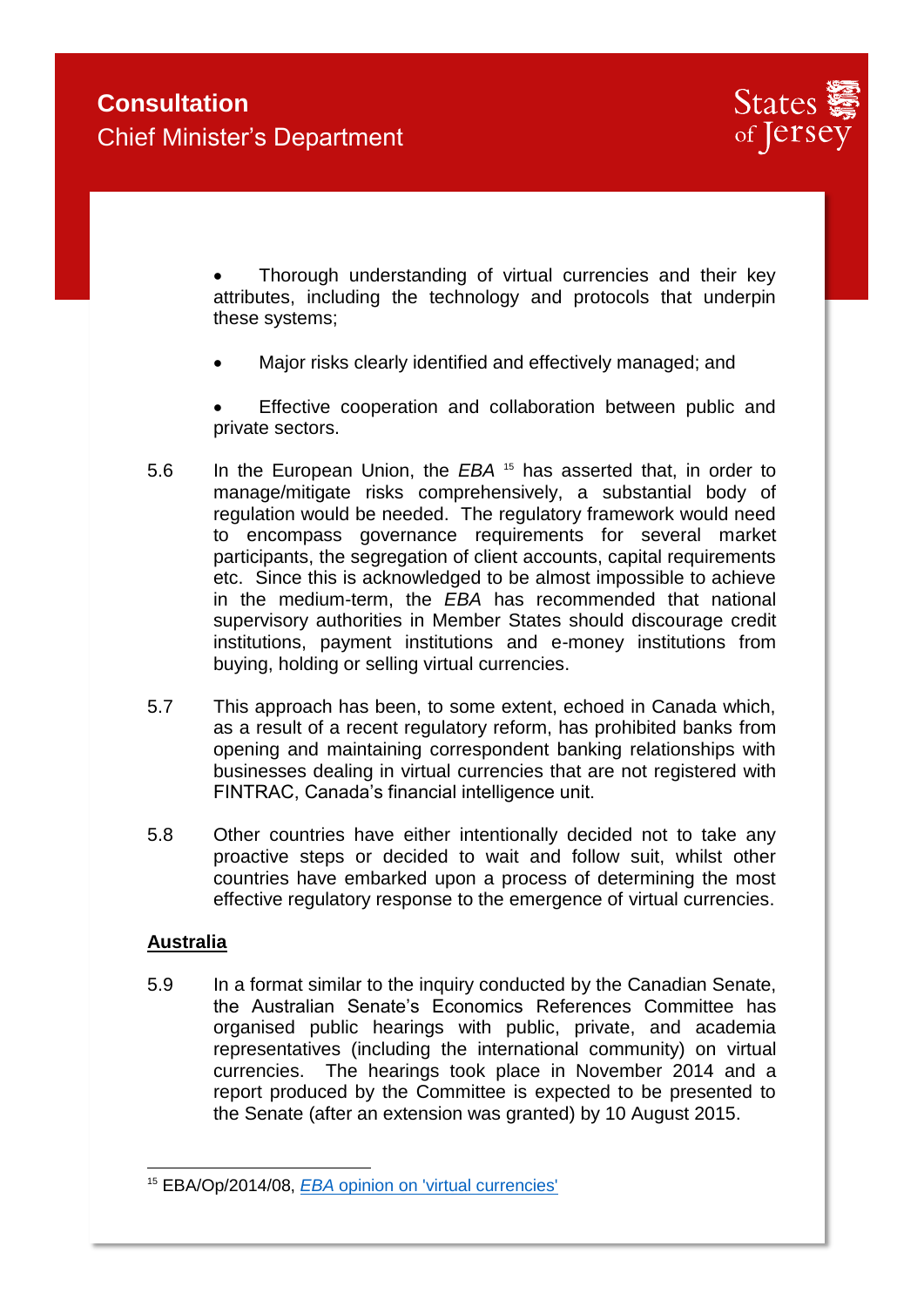

The inquiry was set up to:

- establish how to develop an effective regulatory system for virtual currencies;
- gauge the potential impact of *digital currency* technology on the Australian economy;
- consider how Australia can take advantage of *digital currency* technology to establish itself as a market leader in this field; and
- $\bullet$  cover any other related matters<sup>16</sup>.

There were, in total, 44 written submissions to this inquiry comprising submissions made by individuals, private organisations (e.g. Ripple Labs Inc.), trade associations (e.g. Australian Bankers' Association), and public authorities (Australian Taxation Office, Attorney-General's Department and Australian Securities and Investments Commission).

- 5.10 The Australian Securities and Investments Commission concluded in their submission to the digital inquiry that virtual currencies do not fit within the existing definitions of a financial product in Australia. This is based on the fact that contracts between parties are settled immediately and there is no delay between the entry and delivery of *digital currency* that would make the contract meet the definition of a derivative. In support of this conclusion, the Commission also asserts that virtual currencies do not afford the holder any rights to make payments using the *digital currency* (no legal tender status or to rights to redeem *virtual currency* for cash).
- 5.11 Venture capital markets and *OTC markets* that allow virtual currencies to be bought and sold have also been the subject of a review conducted by the Commission. It concluded that trading platforms through which offers to buy and sell virtual currencies are matched or facilitated are not financial markets as *virtual currency* is not regarded as a financial product.
- 5.12 The submission of the Australian Attorney-General's Department explains that the Department commenced a review in December 2013 of Australia's AML/CFT regime in order to examine the operations of the regime, consider issues raised by regulated

<sup>&</sup>lt;sup>16</sup> [Australian Senate Bitcoin inquiry terms of reference](http://www.aph.gov.au/Parliamentary_Business/Committees/Senate/Economics/Digital_currency/Terms_of_Reference)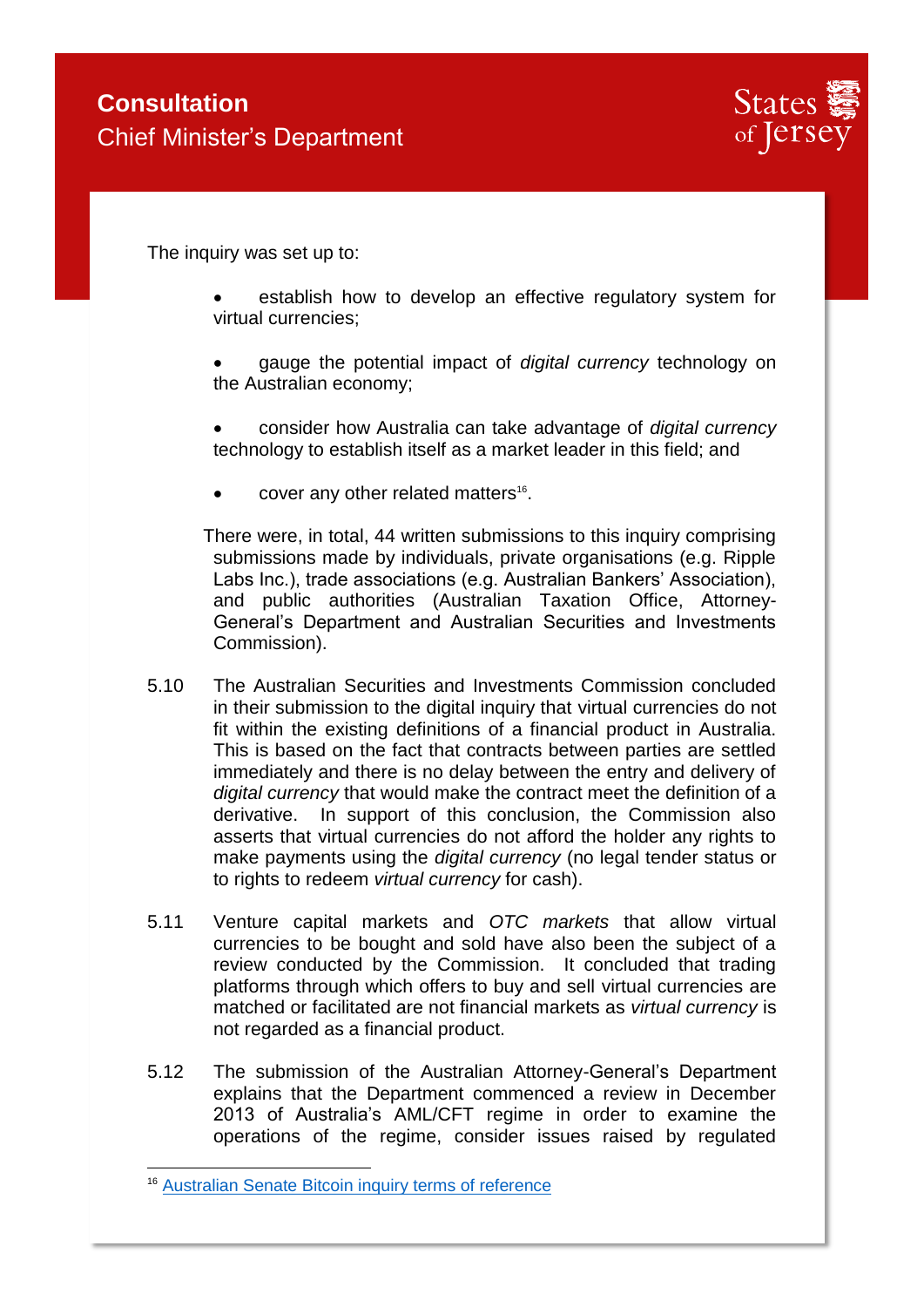

businesses and government agencies, and determine any enhancements. The main ML/FT concerns observed are the perceived anonymity and security of virtual currencies and the fact that these features will be exploited and abused to facilitate the laundering of proceeds of crime and the purchase of illicit goods and services.

- 5.13 In order to proactively address the emerging risks of virtual currencies that are exploited for criminal purposes, the Australian Crime Commission has launched an investigation into cryptocurrencies and their links with organised crime. An example of this initiative is a Project codenamed Longstrike which aims to gather intelligence on organised crime groups that make use of Darknets to harbour trading in illicit commodities, where *Bitcoin* and other virtual currencies have become the currency of choice/the sole currency for both cybercriminals and for those who engage in internet enabled-traditional crime.
- 5.14 According to the Australian Crime Commission, the current unregulated environment and anonymity of transactions render the technology and virtual currencies attractive to criminals.

### **Canada**

- 5.15 Canada is keen to lead in promoting virtual currencies and introduced a new Bill C-31 which became law in June 2014. The law extends the application of the Canadian Proceeds of Crime (Money Laundering) and Terrorist Financing Act to persons and entities that deal in virtual currencies.
- 5.16 Consequentially, the definition of money services business now includes an entity that is engaged in the business of dealing in virtual currencies, as defined by regulation. In order to meet the definition of money service business, the entity has to either have a place of business in Canada; or has to provide money service business to its customers in Canada.
- 5.17 Whilst the omnibus C-31 bill amended Canada's AML/CFT legislation and brought business dealing in virtual currencies under the AML/CFT supervisory framework, the term 'dealing in virtual currencies' was not defined. The implementation of the amendments to the AML/CFT legislation depends upon adoption of regulations that will define the term 'dealing in virtual currencies'. It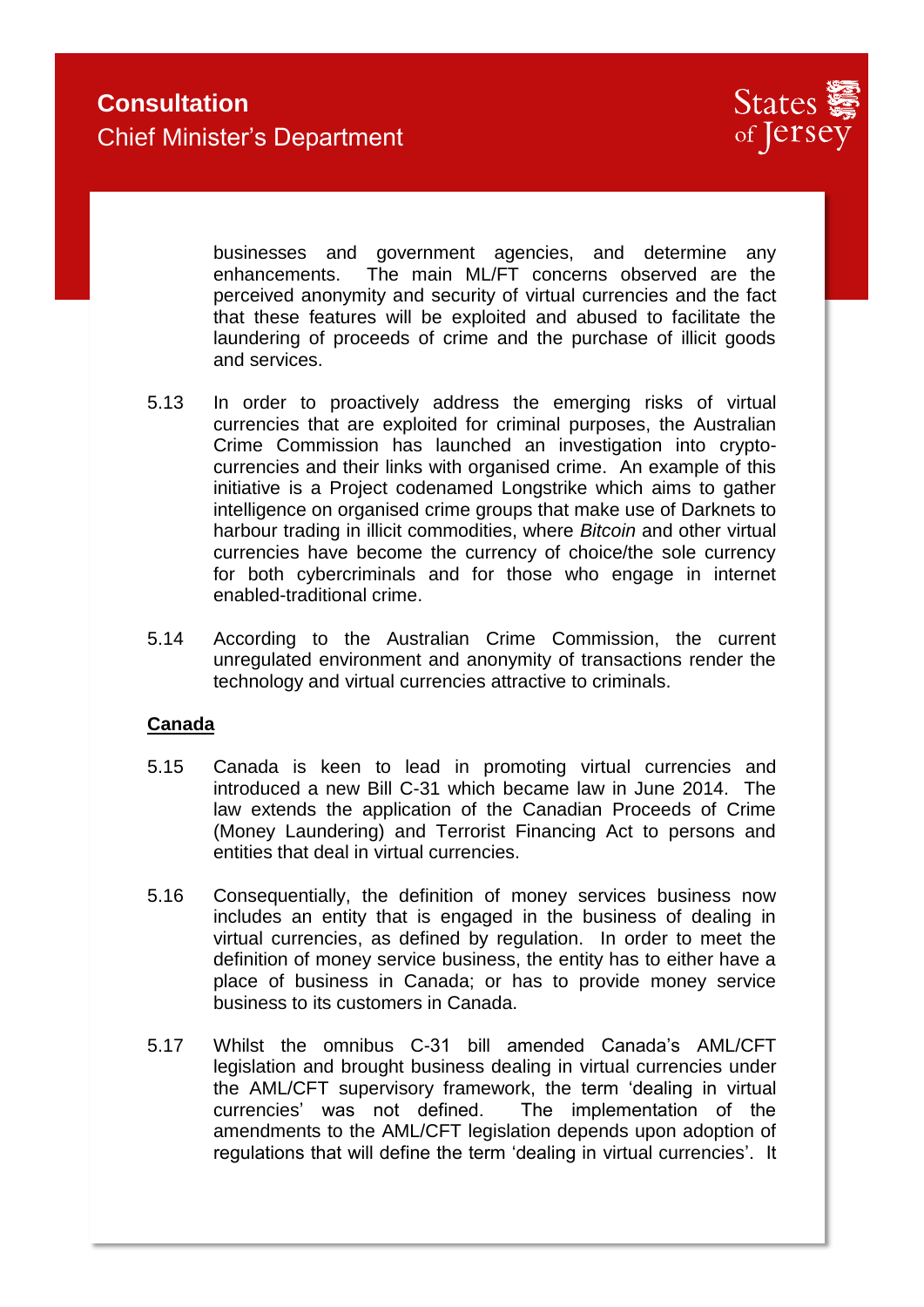

is expected that the definition will cover *virtual currency* exchanges, but not individuals or businesses.

- 5.18 In addition to the extended definition of money service business and a requirement subjecting dealers in virtual currencies to register with FINTRAC (Canada's financial intelligence unit), banks are, under the C-31 Bill, prohibited from opening and maintaining correspondent banking relationships with *digital currency* dealers that are not registered with FINTRAC as a money service business.
- 5.19 The Canadian Senate's Banking, Trade and Commerce Committee has undertaken an extensive special study on the use of *digital currencies* and held a series of public hearings with representatives of both public and private sector. The Senate Committee in its final report entitled 'Digital Currency: You can't flip this coin!' recommends i) *digital currency* exchanges to be defined as any business that allows customers to convert state–issued currency to *digital currency* or vice versa and ii) the government to require *digital currency* exchanges, with the exclusion of business that solely provide wallet services, to meet the same requirement as money service businesses.

### **United States (US)**

- 5.20 The New York Department of Financial Services (NYDFS) is the only known regulator to have created a bespoke comprehensive framework, known as a 'BitLicense' for regulating *virtual currency* firms. The framework issued on 03 June 2015 (the third and final version of the framework) incorporates key consumer protection, anti-money laundering and cyber security rules tailored to *virtual currency* firms.
- 5.21 The NYDFS's BitLicense is designed to capture financial intermediaries only, with no intention to regulate software developers. The activities considered to be *virtual currency* business activity and therefore captured by the framework are set out in Section 200.2 of the BitLicense.
- 5.22 Alongside the BitLicense, the NYDFS has developed a 'transitional BitLicense' - a two-year transitional tailored licence issued to businesses that are unable to satisfy all of the requirements of a full licence.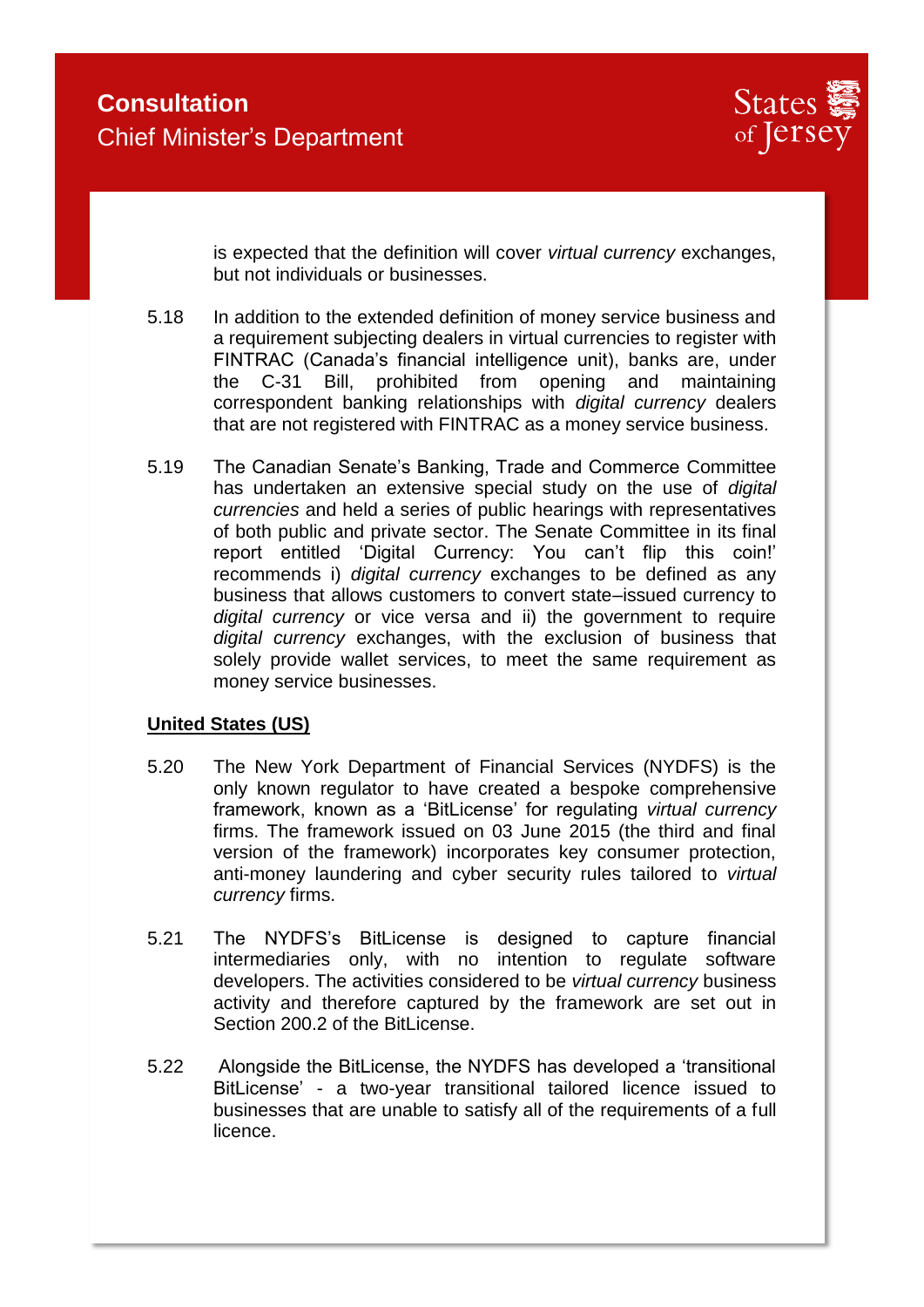

- 5.23 California is home to approximately 40% of all *Bitcoin* jobs in the US and almost half of all *Bitcoin* related venture capital. It is the first US state to pass a bill (AB-129) which ensures that *Bitcoin* and other alternative currencies such as *digital currency*, points, and coupons do not violate the law when used for the purchase of goods and services or transmission of payments.
- 5.24 FinCEN, the US financial intelligence unit, issued an interpretative guidance paper on 18 March 2013 clarifying the application of regulations to persons administering, exchanging, or using virtual currencies. Whilst a user of a *virtual currency* is not a money service business, an administrator or exchanger is considered to be a money transmitter, therefore carrying on a money service business.
- 5.25 The Internal Revenue Service issued a notice n. 2014-21 on 25 March 2014 providing information on federal tax treatment and tax implications of transactions involving virtual currencies. The notice provides that a *virtual currency* is treated as property for federal tax purposes and not as a currency for the purposes of foreign currency gain or loss.
- 5.26 In June 2013, the Securities and Exchange Commission fined Trendon Shavers US\$ 40 million for defrauding investors in a *Bitcoin* Ponzi scheme. Shavers was the operator of *Bitcoin* Savings and Trust and fraudulently accumulated 700,000 *Bitcoin*s in funds. In order to establish whether *Bitcoin* could be considered as money and their use constitute an offence of running a Ponzi scheme, a Texas magistrate court ruled that *Bitcoin* can be used as money, used to purchase goods or services, exchanged for fiat currencies, and therefore is a currency or form of money.

### **France**

- $5.27$  The French Senate's Committee of Finance issued a report<sup>17</sup> in August 2014 following a joint meeting held between the Senate, Treasury, Customs, Central Bank and TracFin (France's financial intelligence unit).
- 5.28 The report considers different attributes of virtual currencies, e.g. legal status, tax treatment, approaches taken by foreign authorities on regulation of *virtual currency* transactions and exchange

<sup>17</sup> [French Senate report on](http://www.senat.fr/rap/r13-767/r13-767-syn-en.pdf) *virtual currencies*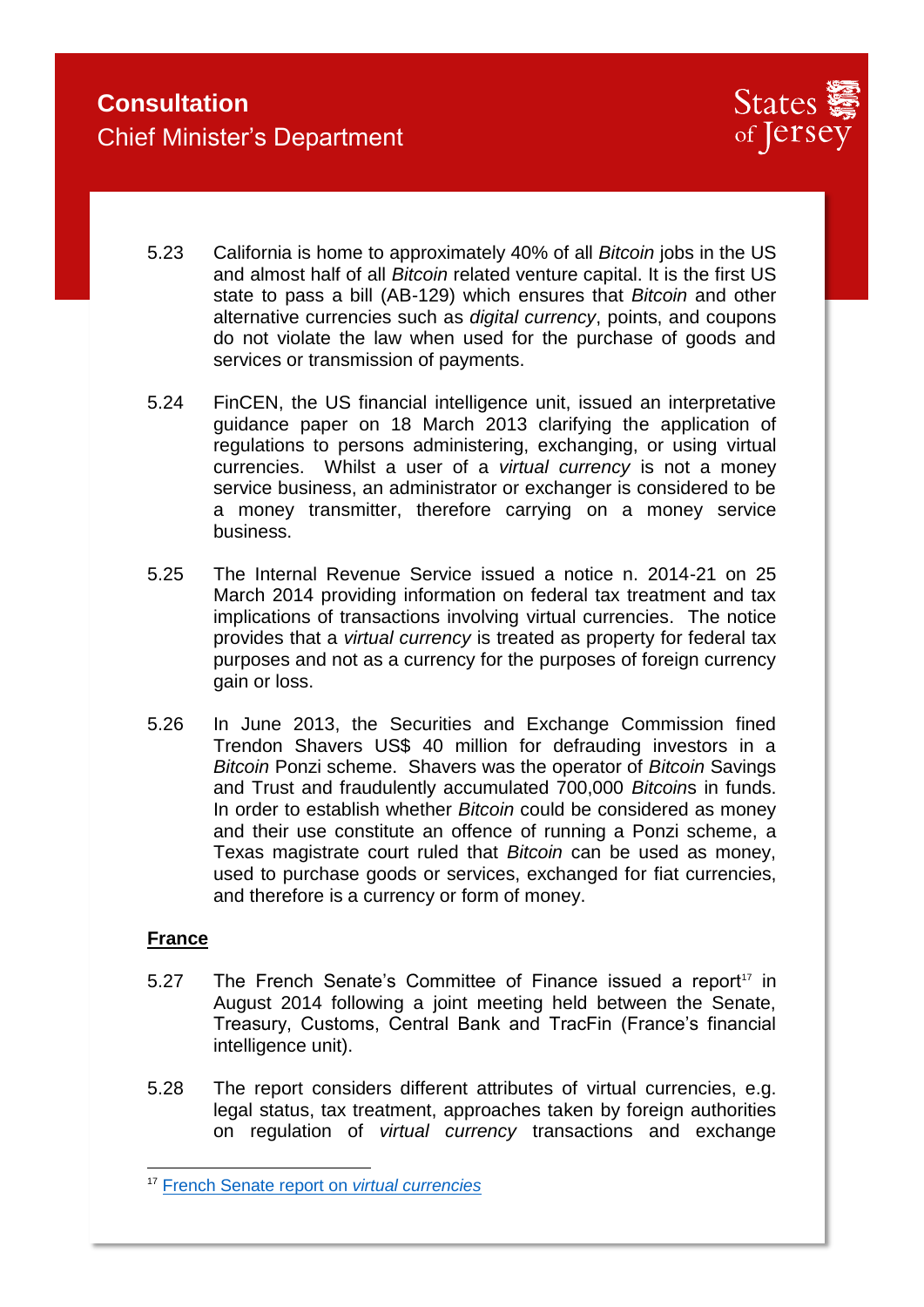

platforms as well as virtual currencies' innovative potential. The report calls for continued analysis of developments in this area and for work to be undertaken on adopting a regulatory framework at European level in order to be truly effective.

### **Germany**

- 5.29 Germany's federal regulator, BaFin, has assessed *Bitcoin* and its characteristics and published a quidance note<sup>18</sup> on its website clarifying regulatory treatment of *Bitcoin*.
- 5.30 According to the note, BaFin takes the view that *Bitcoin* and the likes qualify as financial instruments under the respective provisions of the German Banking Act. *Bitcoin* is thus effectively regarded as a private means of payment, similar to, but not qualifying as, a foreign currency, and without a legal tender status.
- 5.31 While the ordinary activities of *mining*, purchasing and selling *Bitcoin*s in an existing market are not subject to authorisation requirements, there are instances where, if an additional service to ordinary activities is provided, authorisation will be required.

These activities include:

• Principal broking services – anyone buying and selling *Bitcoin*s for commercial purposes in their own name for the account of third parties engages in principal broking services and these services are subject to authorization requirements;

 Multilateral trading systems – brings together multiple third party buying and selling interests in financial instruments within the system and in accordance with pre-defined provisions in a way that results in a contract in respect of the financial instruments; and

 Broking and proprietary trading – "offering regionally structured commercial web lists consisting of persons who buy or sell *Bitcoin*s at their place of residence" qualifies as investment and contract broking. Currency exchange offices are regarded by BaFin as proprietary traders.

<sup>18</sup> [BaFin guidance on](http://www.bafin.de/SharedDocs/Veroeffentlichungen/EN/Fachartikel/2014/fa_bj_1401_bitcoins_en.html?nn=3698804) *virtual currency*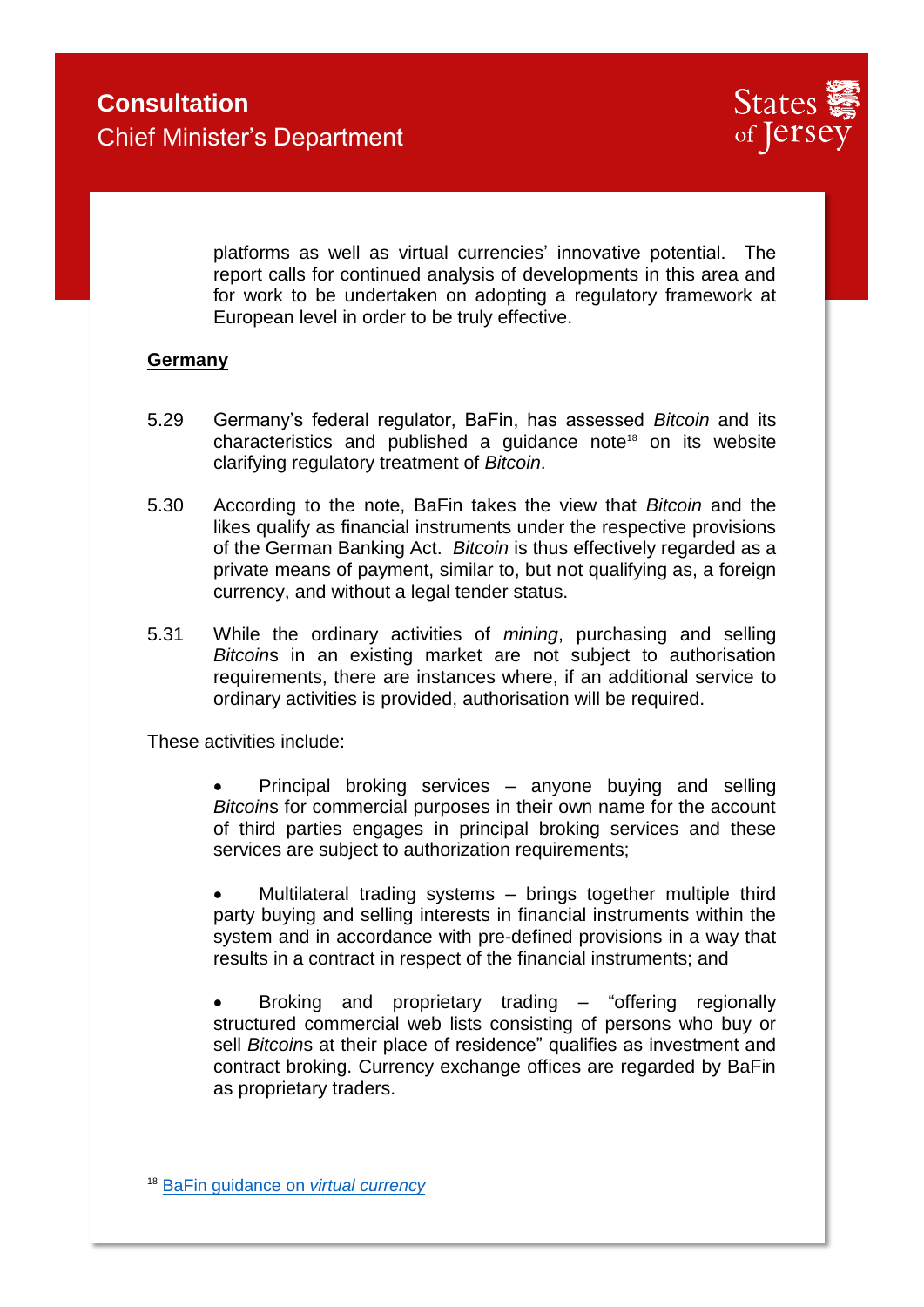

5.32 The assessment concludes that the need to regulate businesses that seek to engage in trading in *Bitcoin*s (financial instruments) stems from the fact that there are a number of factors (loss, theft, negligent conduct, and ML) that elevate the inherent risk level presented by *Bitcoin* to its users.

### **Hong Kong**

- 5.33 The Government of Hong Kong in their response to a question from a member of the Legislative Council of Hong Kong set out that *Bitcoin*s are not a legal tender in Hong Kong, have not been accepted widely as a medium of payment and their circulation as a medium of exchange in Hong Kong is limited.
- 5.34 *Bitcoin* and other kinds of virtual currencies are regarded as commodities or virtual commodities for individual speculative activities. Given the very limited market penetration and small scale circulation, the Government of Hong Kong in its statement issued in March, 25, 2015<sup>19</sup> did not consider it necessary to introduce new legislation to regulate trading in virtual currencies or prohibit people from participating in such activities.

### **Singapore**

- 5.35 The Monetary Authority of Singapore asserts that virtual currencies will have a role to play in the future but is doubtful about their potential to replace fiat currencies entirely. In order to address ML/FT risks presented by virtual currencies, the Authority announced in March 2014 $20$ <sup>20</sup> that it will introduce rules that will require *virtual currency* businesses acting as intermediaries (definition of intermediaries includes operators of *Bitcoin* exchanges and *Bitcoin* vending machines) to implement *CDD* and other measures to prevent and detect illegal activities.
- 5.36 This public commitment forms a part of overall efforts to preserve and further enhance Singaporean prominence in anticipating technology driven changes in financial services.

<sup>&</sup>lt;sup>19</sup> [Government of Hong Kong press release on Bitcoin](http://www.info.gov.hk/gia/general/201503/25/P201503250463.htm)

<sup>&</sup>lt;sup>20</sup> [MAS to regulate Virtual Currency Intermediaries for ML and TF risks](http://www.mas.gov.sg/news-and-publications/media-releases/2014/mas-to-regulate-virtual-currency-intermediaries-for-money-laundering-and-terrorist-financing-risks.aspx)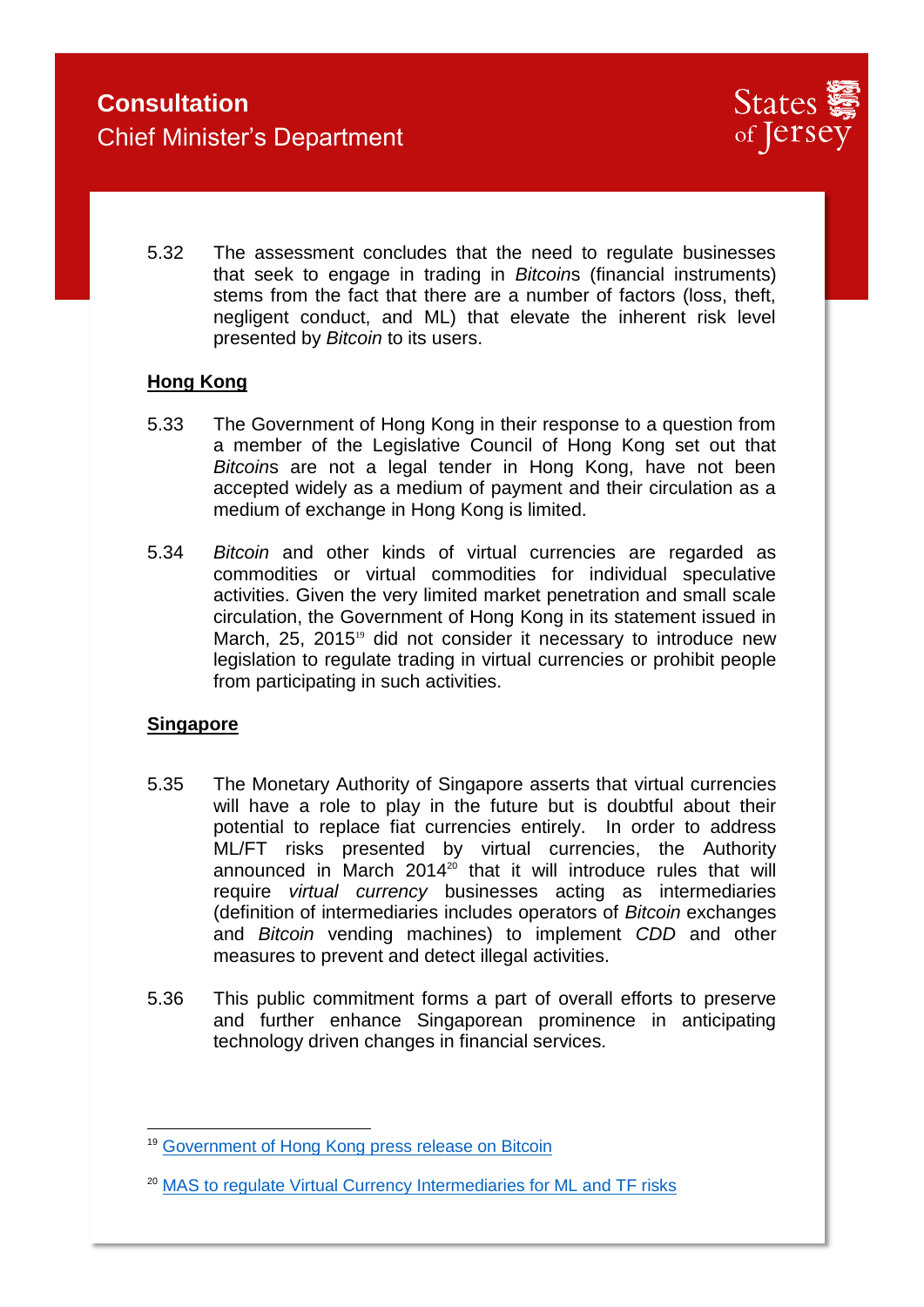

## **United Kingdom (UK)**

-

- 5.37 The UK is home to some of the world's most popular *Bitcoin* products and services. HM Treasury has run a consultation (ended on 3 December 2014) on virtual currencies with the aim of enabling the government to examine the potential benefits that *digital currencies* may bring to consumers, businesses and the wider economy, and identify potential barriers that *virtual currency* businesses face when trying to establish themselves in the UK.
- 5.38 As a result of this consultation, the UK Government announced in March 2015 its response to the call for information on Digital currencies $21$ . The next steps listed by the UK are:

 The government intends to apply anti-money laundering regulation to *digital currency* exchanges in the UK, to support innovation and prevent criminal use. The government will formally consult on the proposed regulatory approach early in the new Parliamentary session.

 As part of this consultation on the proposed regulatory approach, the government will consider how to ensure that law enforcement bodies have effective skills, tools and legislation to identify and prosecute criminal activity relating to *digital currencies*, including the ability to seize and confiscate *digital currency* funds where transactions are for criminal purposes.

 The government will work with BSI (British Standards Institution) and the *digital currency* industry to develop voluntary standards for consumer protection.

 The government is launching a new research initiative which will bring together the Research Councils, Alan Turing Institute and Digital Catapult with industry in order to address the research opportunities and challenges for *digital currency* technology, and will increase research funding in this area by £10 million to support this.

5.39 HM Revenue & Customs published a brief in March 2014 setting out the position on the tax treatment of income and charges made in connection with *Bitcoin* activities. It does not consider the exchange

 $21$  HM Treasury – [Digital currencies: response to the call for information –](https://www.gov.uk/government/uploads/system/uploads/attachment_data/file/414040/digital_currencies_response_to_call_for_information_final_changes.pdf) March [2015](https://www.gov.uk/government/uploads/system/uploads/attachment_data/file/414040/digital_currencies_response_to_call_for_information_final_changes.pdf)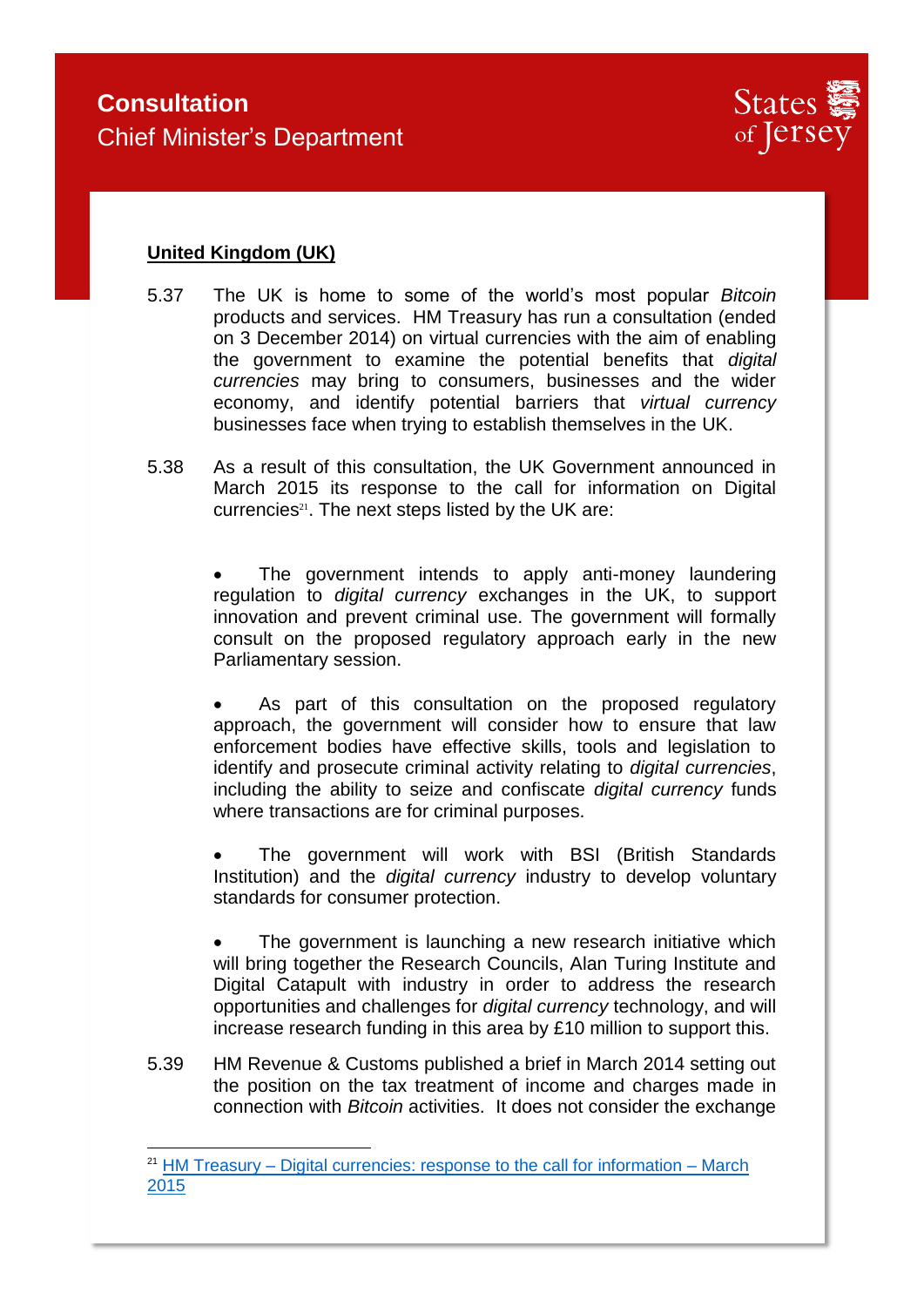

of *Bitcoin* or other virtual currencies for *fiat currency* to be activity that is within the scope of UK's Money Laundering Regulations 2007, as *Bitcoin* is not recognized as money in the UK.

5.40 In one of its quarterly bulletins (Q3, 2014), the Bank of England asserts that 'although the monetary aspects of *digital currencies* have attracted considerable attention, the *distributed* ledger underlying their payment systems is a genuine technological innovation'. It continues positing that the interest in and the adoption of virtual currencies appears to be driven by three key factors; ideology, financial return and pursuit of lower transaction fees. The Bank of England concludes, that the presently too small total stock of *digital currencies* does not pose a threat to financial and monetary stability, but it is conceivable that in time, this could change.

### **Isle of Man**

- 5.41 In 2014, the Isle of Man's Department of Home Affairs conducted a consultation on changes to be made to Schedule 4 of the Proceeds of Crime Act which included a proposal to cover persons carrying on *virtual currency* business.
- 5.42 The activities included in the proposal encompass the issuing, transmitting, transferring, providing safe custody or storage of, administering, managing, lending, buying, selling, exchanging or otherwise trading or intermediating *convertible virtual currencies*, including crypto-currencies or similar concepts where the concept is accepted by persons as a means of payment for goods or services, a unit of account, a store of value or a commodity. The Proceeds of Crime Order came into force on 1 April 2015.
- 5.43 The proposal also includes introducing a €1,000 occasional transaction threshold for *convertible virtual currency* activities into the Isle of Man's Anti-Money Laundering and Countering the Financing of Terrorism Code.
- 5.44 In addition to the above, an opinion of the Isle of Man Attorney General's Chambers in relation to the regulatory status of a *virtual currency* business model concludes that, where a *Bitcoin* company acts as an intermediary between a merchant and its customer (making payments in *Bitcoin*s for goods or services purchased from a merchant), it would be construed as money transmission/remittance. Consequently, this activity would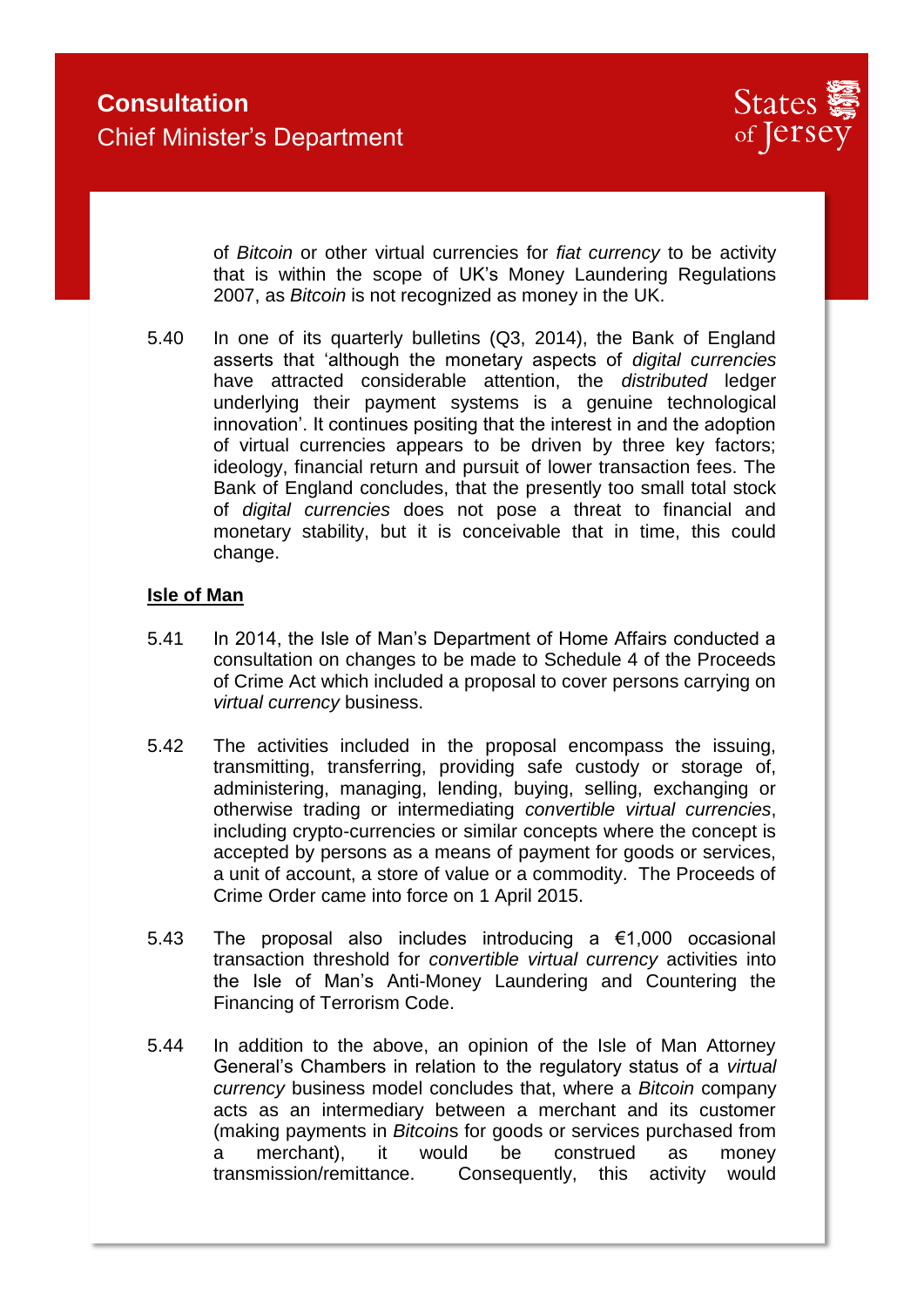

constitute a regulated activity if carried on in or from within the Isle of Man. This is in line with Jersey legislation.

# **Part 6: Options for regulation of virtual currency**

- 6.1 In considering options for regulation of virtual currencies, it is helpful to refer to the four "guiding principles" set out in Article 7 of the Financial Services Commission (Jersey) Law 1998. In particular the need to counter financial crime both in Jersey and elsewhere must be of paramount importance when considering the introduction of, or amendment to, any regulatory regime.
- 6.2 Factors that need to be considered in determining what form of regulation may be appropriate include:

 the way virtual currencies manifest themselves, and their specific terms;

- the nature and scale of the risks identified;
- the need to preserve the integrity and stability of existing financial services;
- the need to prevent businesses and their customers from engaging in criminal activity; and
- the need to promote innovation by enabling technology driven changes to traditional financial products and services and further development of the digital economy.
- 6.3 As mentioned earlier in this paper, some activities involving virtual currencies are already subject to regulation and supervision. For example, existing legislation captures:

 Persons engaged in the business of money transmission on a "composite" basis - who fall under the definition of money service business (Article 2(9)(d) of the *Financial Services Law*).

 Persons engaged in lending in virtual currencies (Paragraph 7(1)(b) of Part B of the Schedule to the *Proceeds of Crime Law*).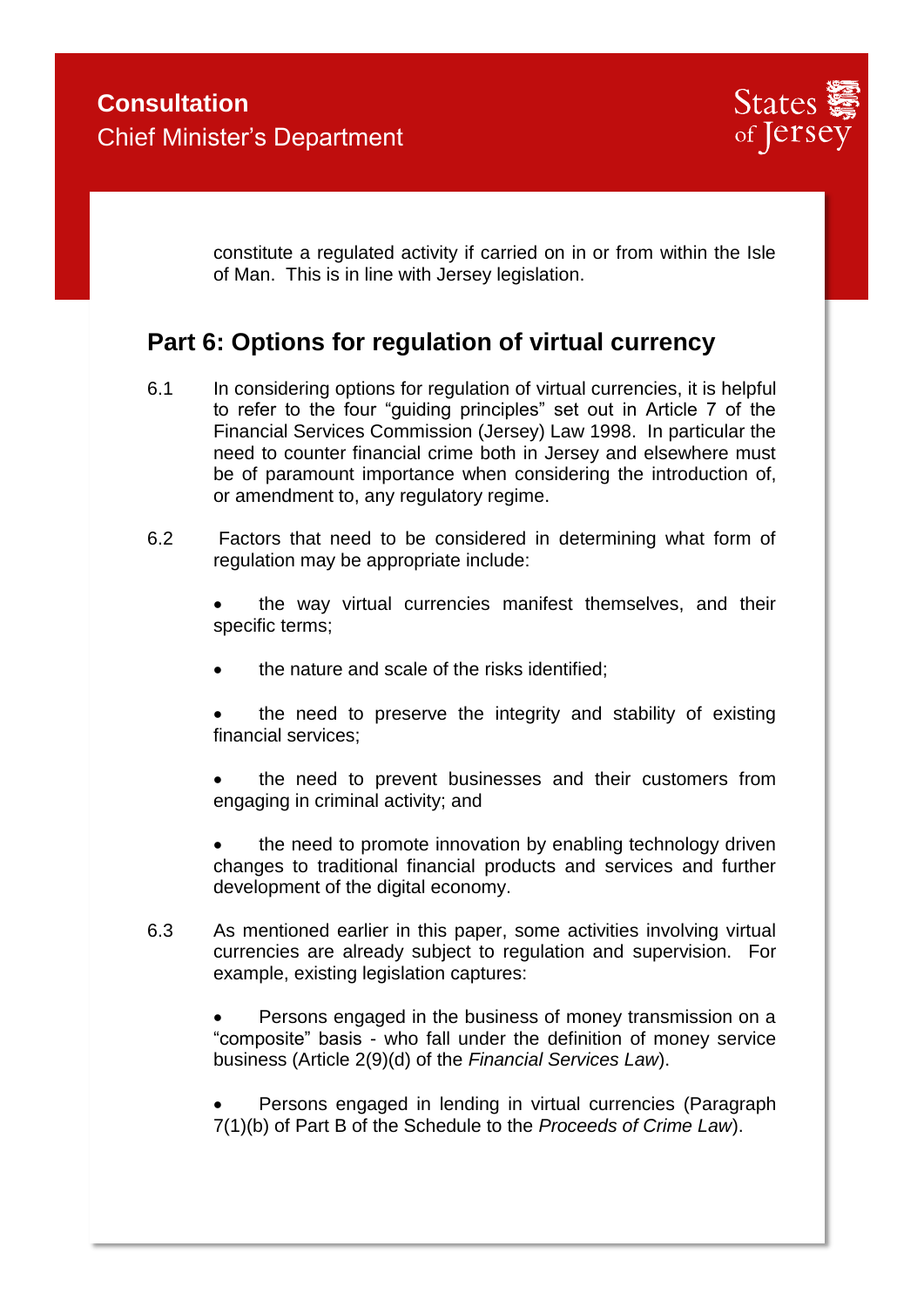

 Persons engaged in safe custody of virtual currencies (Paragraph 7(1)(m) of Part B of the Schedule to the *Proceeds of Crime Law*).

 Persons engaged in the business of otherwise investing, administering or managing virtual currencies on behalf of third parties (Paragraph 7(1)(n) of Part B of the Schedule to the *Proceeds of Crime Law*).

- 6.4 However, reliance on existing provisions is unlikely to focus on activities that will most effectively address the risks identified in this paper.
- 6.5 It is also worth noting that, by electing to regulate and supervise *virtual currency* operators for AML/CFT purposes only, customers and wider industry participants may incorrectly assume that a robust and comprehensive prudential and conduct of business regime is in place, including customer protection schemes.
- 6.6 Options A to C below consider regulation for AML/CFT purposes only. Option D proposes regulation for prudential and conduct of business purposes. The options are presented as alternatives to each other, but are not mutually exclusive and some could be implemented together.
- 6.7 Brief preliminary discussions have occurred between authorities in the Channel Islands regarding potential advantages to developing a joint Channel Island standard for Regulation of *Virtual Currency*. If it is felt that this could be advantageous, further discussion on a standard for Regulation of *Virtual Currency* could be raised between the Channel Island authorities. If these discussions resulted in agreement on such a standard, it could then be for each of the Islands to implement the standard within their own respective legislative regimes.
- 6.8 It has been suggested that a clear and unified position being advanced by the Channel Islands to the outside world may have a greater impact and therefore create confidence in the approach adopted by the Channel Islands.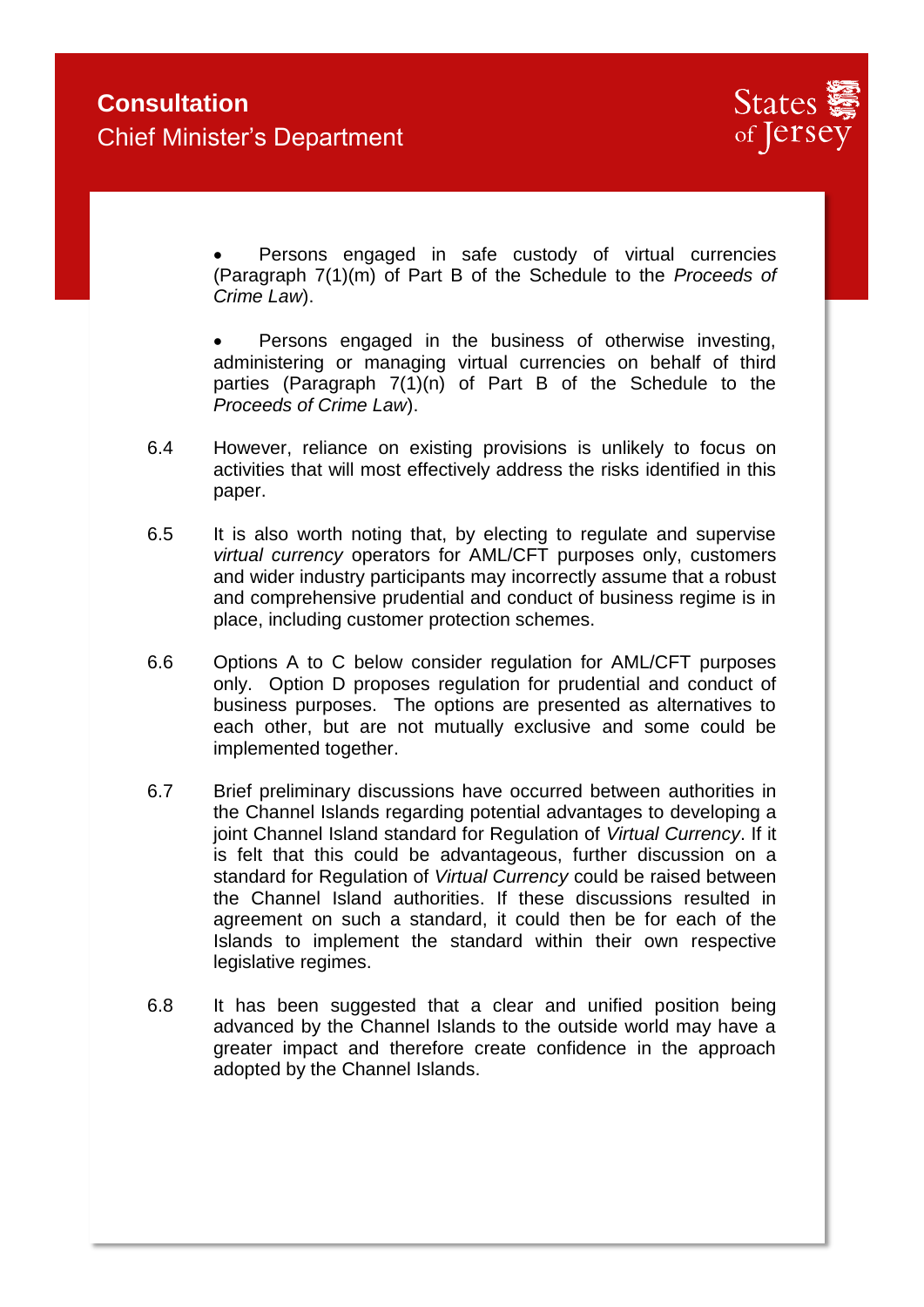

## **Option A – regulate all virtual currency activities**

6.9 Option A is to add the following activities to the definition of "financial services business" in Schedule 2 to the *Proceeds of Crime Law*:

*"Activities covering issuing, transmitting, transferring, providing safe custody or storage of, administering, managing, lending, buying, selling, exchanging or otherwise trading or intermediating convertible virtual currencies, including virtual currencies or similar concepts where the concept is accepted by persons as a means of payment for goods or services, a unit of account, a store of value or a commodity."*

- 6.10 This change could bring a significant number of additional activities connected with virtual currencies within the scope of the *Money Laundering Order*, including activities occurring exclusively within the virtual ecosystem with no interaction between real and virtual economy. Given that virtual currencies are considered to still be in their experimental stage, this definition may be too wide. Also, some activities, e.g. lending and safe custody, will already be covered by Schedule 2 to the *Proceeds of Crime Law* (i.e., there will be duplication).
- 6.11 Under this option, Article 4 of the *Money Laundering Order* would require identification measures to be applied to any one-off *virtual currency* transaction of €1,000 (or equivalent) or more.

## **Option B – regulate interface with fiat currencies**

6.12 In line with the approach likely to be adopted by the *FATF*, option B is to add the following activity to the definition of "financial services business" in Schedule 2 to the *Proceeds of Crime Law*:

*"Acting as an interface between legacy financial systems and virtual currencies, e.g. virtual currency exchanges and Bitcoin ATM operators."*

6.13 This is also the approach announced by the Monetary Authority of Singapore in March 2014 which is yet to be implemented. This change focuses on "gatekeepers": those businesses that exchange fiat currencies for virtual currencies (and vice versa).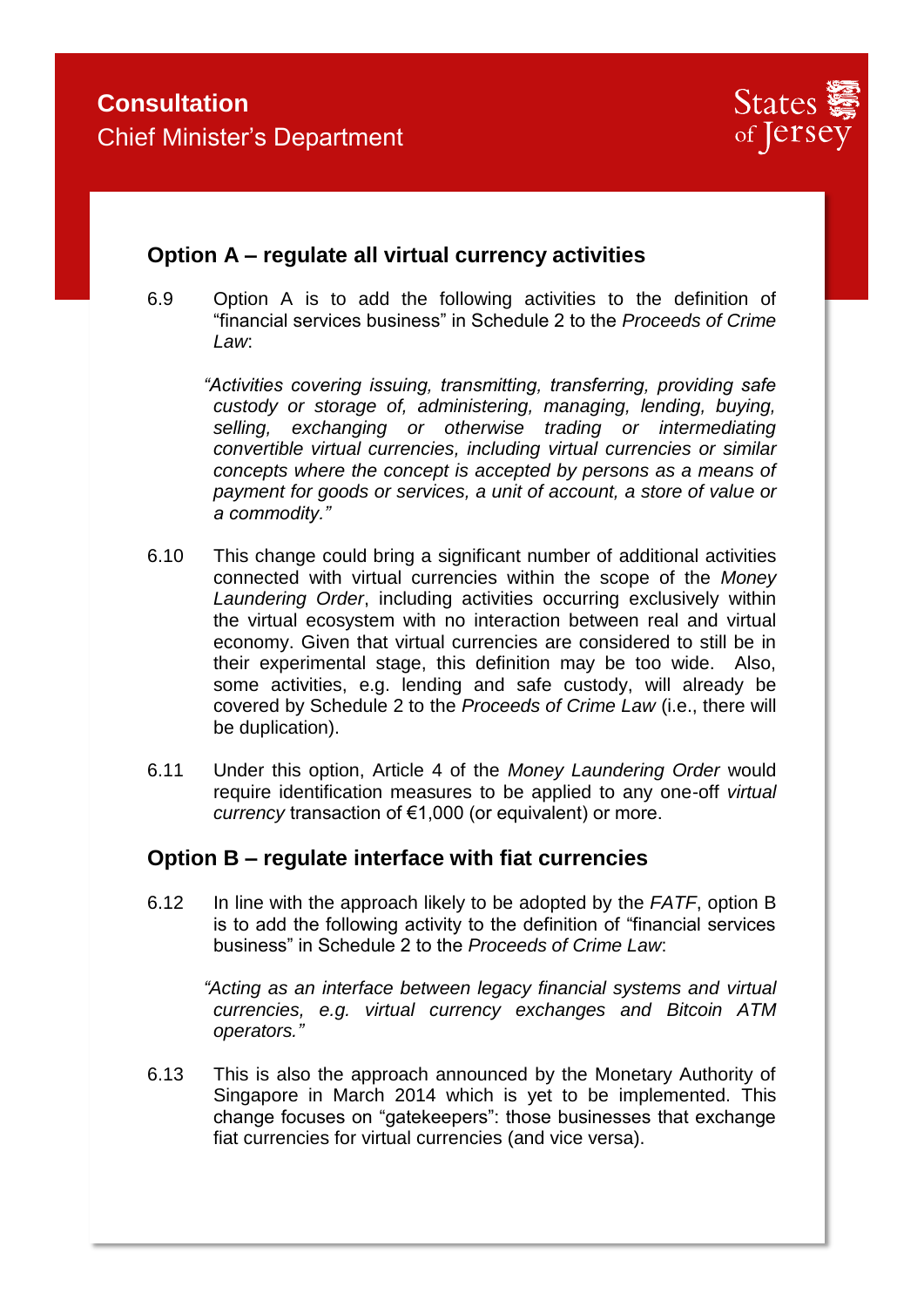

6.14 Under this option, Article 4 of the *Money Laundering Order* would require identification measures to be applied to any one-off *virtual currency* transaction of €1,000 or more.

## **Option C – extend meaning of cash and money**

- 6.15 Option C is to extend a number of existing provisions so that they will be read as applying to virtual currencies, where this is not already the case.
- 6.16 A definition of "bureau de change" would be amended ino Schedule 2 of the *Proceeds of Crime Law*, so that it would also include any case where a *fiat currency* is exchanged for a *virtual currency*, *virtual currency* is exchanged for a *fiat currency*, and *virtual currency* is exchanged for a *virtual currency*.
- 6.17 The definition of "high value dealers" contained in Schedule 2 to the *Proceeds of Crime Law* would be amended to include:

*"Persons who, by way of business, trade in goods when they receive, in respect of any transaction, a payment or payments in virtual currency of at least €15,000 (or equivalent) in total, whether the transaction is executed in a single operation or in several operations which appear to be linked."*

6.18 The definition of "issuing and administering means of payment" set out in Article 7(1)(e), Schedule 2 to the *Proceeds of Crime Law* would be amended to include:

*"Any operator of a virtual currency."* 

- 6.19 Regulation of *virtual currency* operators may prove to be unworkable, in particular for *decentralised virtual currencies*, as there is no central authority that issues currency.
- 6.20 Under this option, existing one-off transaction thresholds would be retained.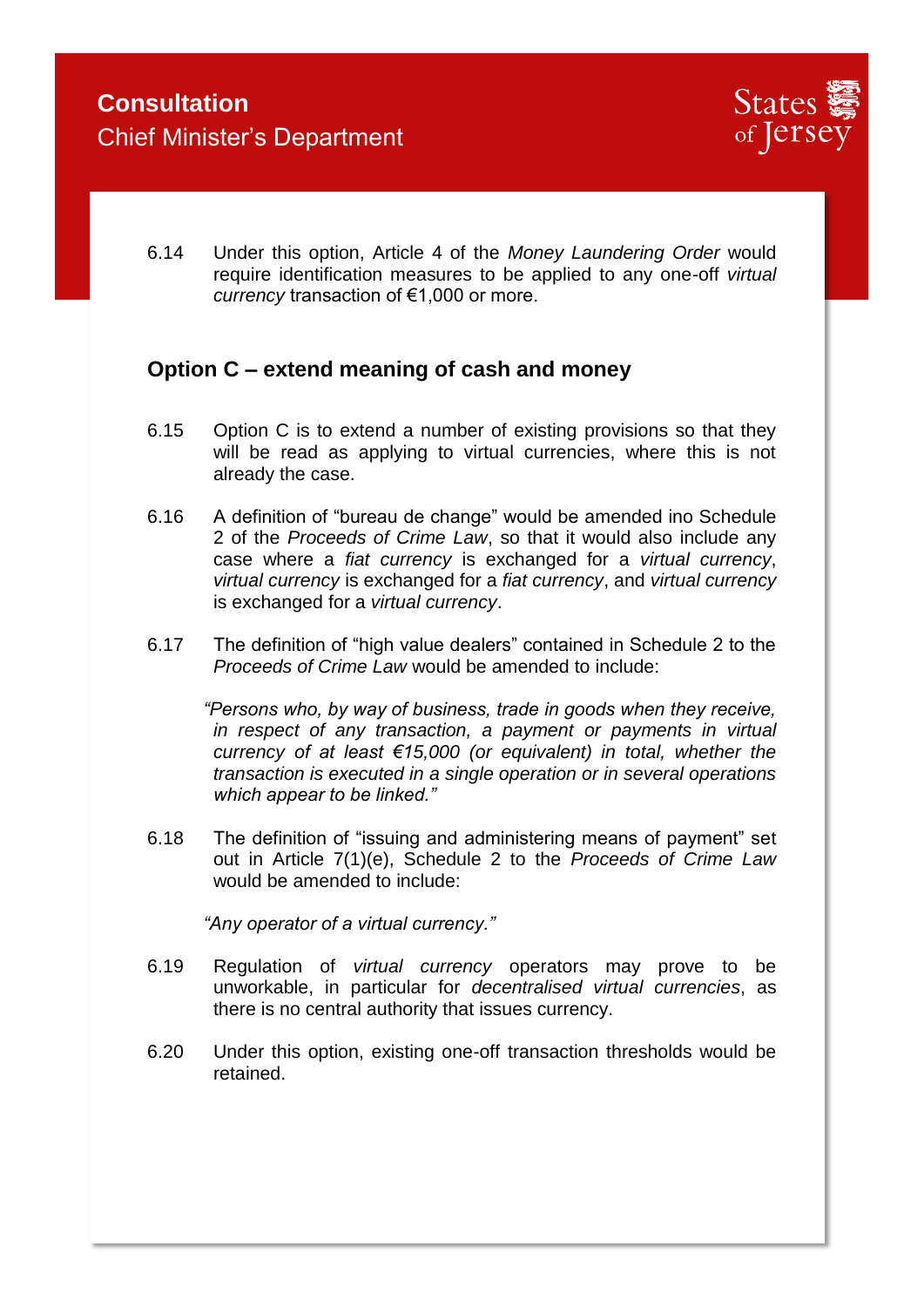

## **Option D – extend meaning of investment**

6.21 Option D is to amend the definition of "investment" in the *Financial Services Law* to treat virtual currencies and similar concepts as a type of investment. The effect of this would be to capture any person:

> Dealing in virtual currencies, that is buying or selling either as principal or as agent;

> Undertaking discretionary management, that is, the person decides as agent to buy or sell virtual currencies;

- Gives advice in respect of virtual currencies.
- 6.22 This option bears some similarities with the approach taken by Germany's financial services regulator.
- 6.23 The regulatory scope of this option would be closest to option A. However, whereas option A would regulate operators only for *AML/CFT* purposes, option D would also apply prudential and conduct of business rules.
- 6.24 Such an approach may be considered to be premature. It could also have the effect of pushing business away from Jersey (on the basis that most other jurisdictions are likely to regulate *virtual currency* activities only for *AML/CFT* purposes).
- 6.25 However, it could also be argued that such an approach may encourage operators to establish themselves in Jersey on the basis that they could present themselves as regulated and supervised by the JFSC. A full regulatory regime would undoubtedly also help to manage risk more effectively, and encourage the use (or greater use) of virtual currencies by more risk-averse users.

### **QUESTION 4:**

**Which option (or combination of options) do you consider represents the best approach for Jersey to take in respect of regulation of virtual currency?**

**And why?**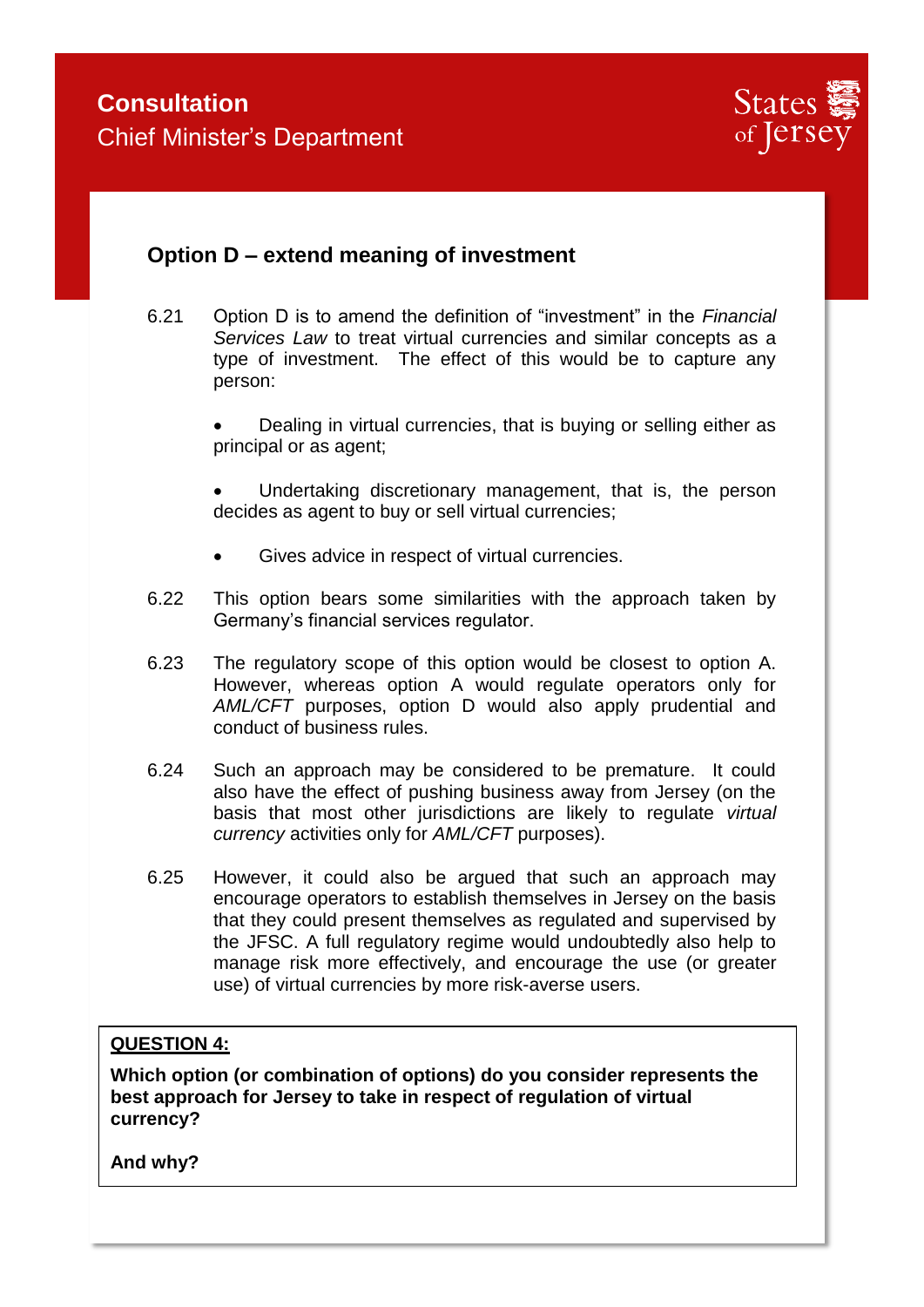

## **QUESTION 5:**

**Do you consider that any other regulatory options should be considered to prevent and detect ML and TF in respect of virtual currencies?**

### **QUESTION 6:**

-

**Do you consider that it would be advantageous to agree a Channel Islands standard for Regulation of Virtual Currency?**

## **Part 7: Distributed ledger technology standard**

- 7.1 Some brief and preliminary discussion between the Channel Islands has occurred regarding whether regulation of the underlying "*distributed* ledger<sup>"22</sup> technology would be advantageous in providing confidence to the marketplace that the Channel Islands are suitable jurisdictions in which to conduct "*distributed* ledger" technology based business. A standard might involve registration, inspection, certification and periodical checking of the underlying "*distributed* ledger" technology system sitting behind any particular business that would use, develop or provide "*distributed* ledger" technology<sup>23</sup>.
- 7.2 When considering a technical quality standard for *distributed* ledger" technology, consideration should also be given to whether this should be mandated by legislation or whether it should be voluntary. Voluntary application would allow those who wished to obtain the status of meeting the '*"distributed* ledger" technology standard' to apply to be registered.

### **QUESTION 6: Do you consider that a technical quality standard for "***distributed* **ledger" technology would be advantageous, and, if so, should it be voluntary or compulsory?**

<sup>22</sup> Which would include, for example, a *Block-chain*

 $23$  Before any standard was implemented, further consultation would occur on the format and detail of any standard.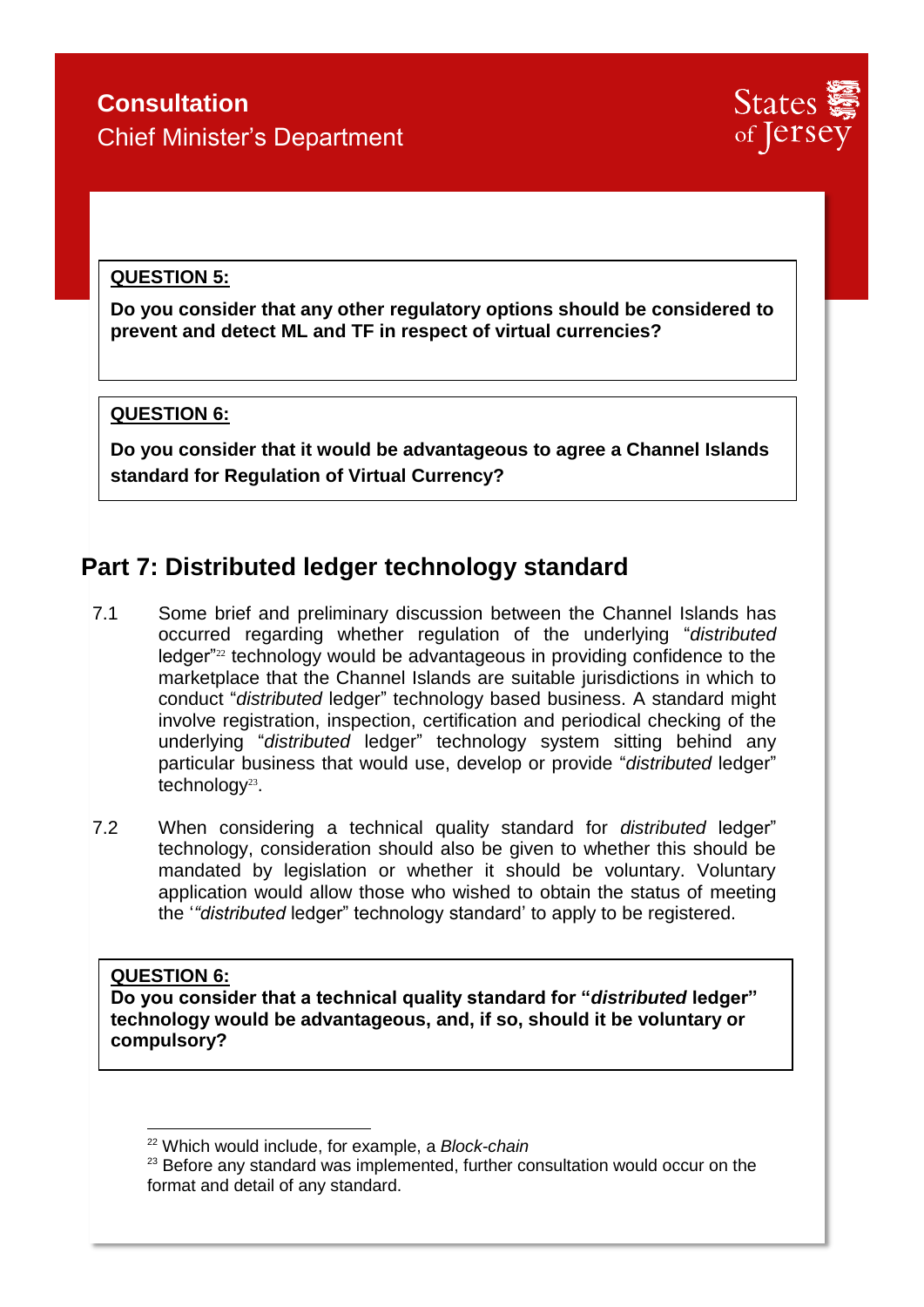

## **QUESTION 7:**

**Do you consider that a common technical quality standard for "***distributed* **ledger" technology could be implemented and administered by one Channel Island body as a joint Channel Islands Standard or should it be a common standard administered by separate jurisdictional bodies?**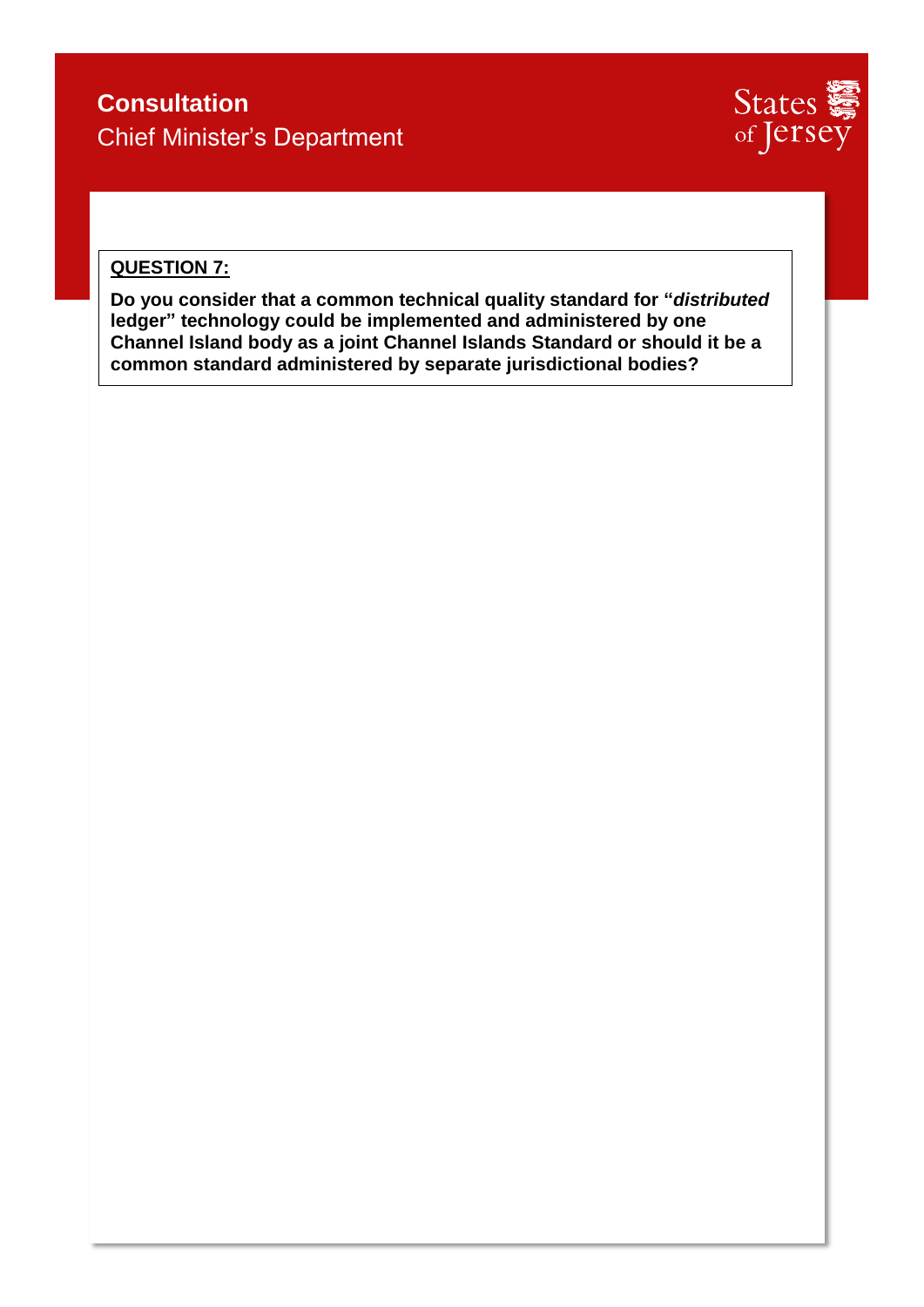

### **Summary of Consultation Paper Questions**

- **1) Is there any other type of virtual currency that does not fit any of the two currently prominent systems and which should be considered at this point in time when considering Regulation of Virtual Currency for Jersey?**
- **2) Are there any other material ML/FT risks associated with virtual currencies that should be considered for the purpose of an effective and suitable framework for preventing and detecting ML/FT?**
- **3) Are there other key areas where you consider that virtual currency activity is caught by the existing statutory framework?**
- **4) Which option (or combination of options) do you consider represents the best approach for Jersey to take in respect of regulation of virtual currency? And why?**
- **5) Do you consider that any other regulatory options should be considered to prevent and detect ML and TF in respect of virtual currencies?**
- **6) Do you consider that a technical quality standard for "***distributed* **ledger" technology would be advantageous, and, if so, should it be voluntary or compulsory?**
- **7) Do you consider that a common technical quality standard for "***distributed* **ledger" technology could be implemented and**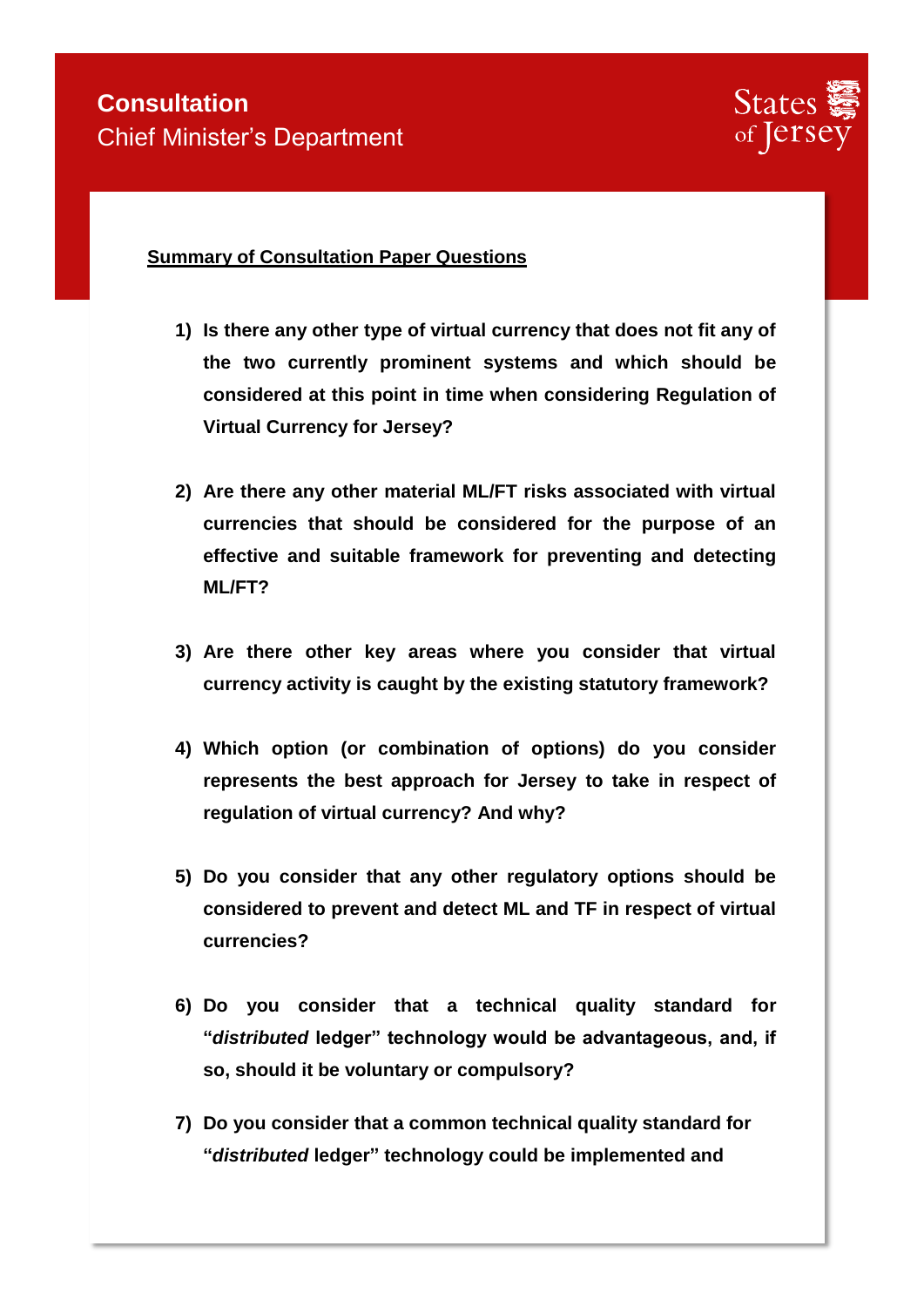

**administered by one Channel Island body as a joint Channel Islands Standard or should it be a common standard administered by separate jurisdictional bodies?**

**[END OF PAPER]**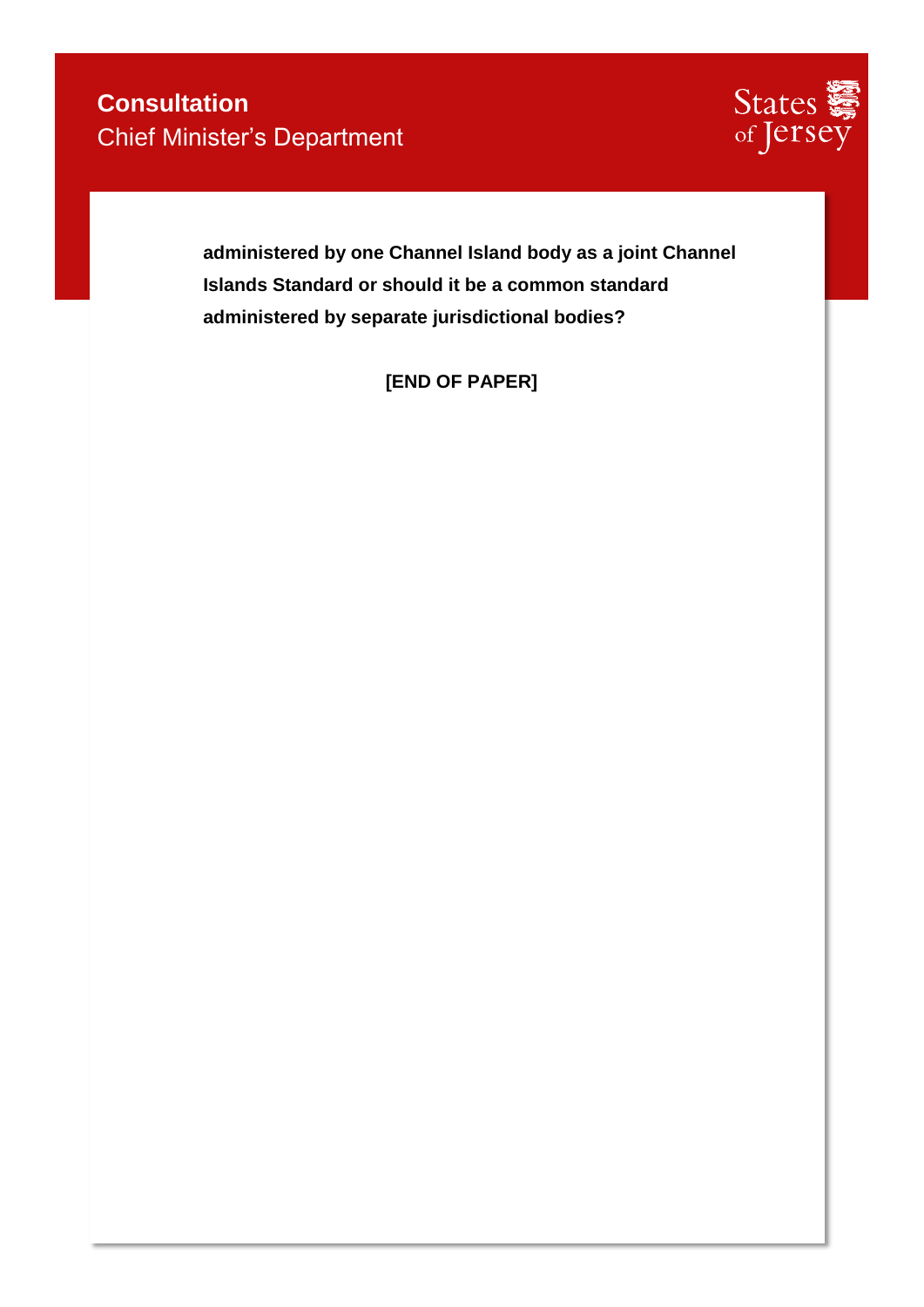

# **Appendix 1 - Glossary of Terms**

| AML/CFT                | means anti-money laundering and countering the<br>financing of terrorism                                                                                                                                                                                                                                                                                                                                                         |
|------------------------|----------------------------------------------------------------------------------------------------------------------------------------------------------------------------------------------------------------------------------------------------------------------------------------------------------------------------------------------------------------------------------------------------------------------------------|
| <b>Bitcoin</b>         | is a type of <i>crypto-currency</i> that is a <i>convertible</i><br>virtual currency. It is divisible; i.e. it can be divided<br>down to 8 decimal places (to one hundred-millionth<br>of a Bitcoin (0.00000001) called the Satoshi)                                                                                                                                                                                             |
| <b>Bitcoin address</b> | is a hashed (shortened) version of the <i>public key</i><br>(160 bits long) which serves as an overt identifier of<br>the originator and beneficiary in bitcoin transactions                                                                                                                                                                                                                                                     |
| <b>Bitcoin wallet</b>  | is a piece of software that functions as a data file<br>which contains, amongst other things, pairs of keys<br>for each Bitcoin address, a record of transactions<br>from/to the address, and user preferences. In<br>conventional terms, a Bitcoin wallet is a bank where<br>accounts (Bitcoin addresses) and passwords to<br>these accounts (private keys) are held and stored                                                 |
| <b>Block-chain</b>     | is a distributed ledger used to order transactions by<br>placing them into blocks and incorporating<br>individual blocks into a block-chain. [The<br>transaction ordering system is essential to guard<br>against double-spending attacks, where rogue<br>players may seek to outpace the network and<br>generate longer branches of blocks that will<br>effectively enable the "bad players" to double spend<br>their Bitcoins] |
| <b>CDD</b>             | means customer due diligence                                                                                                                                                                                                                                                                                                                                                                                                     |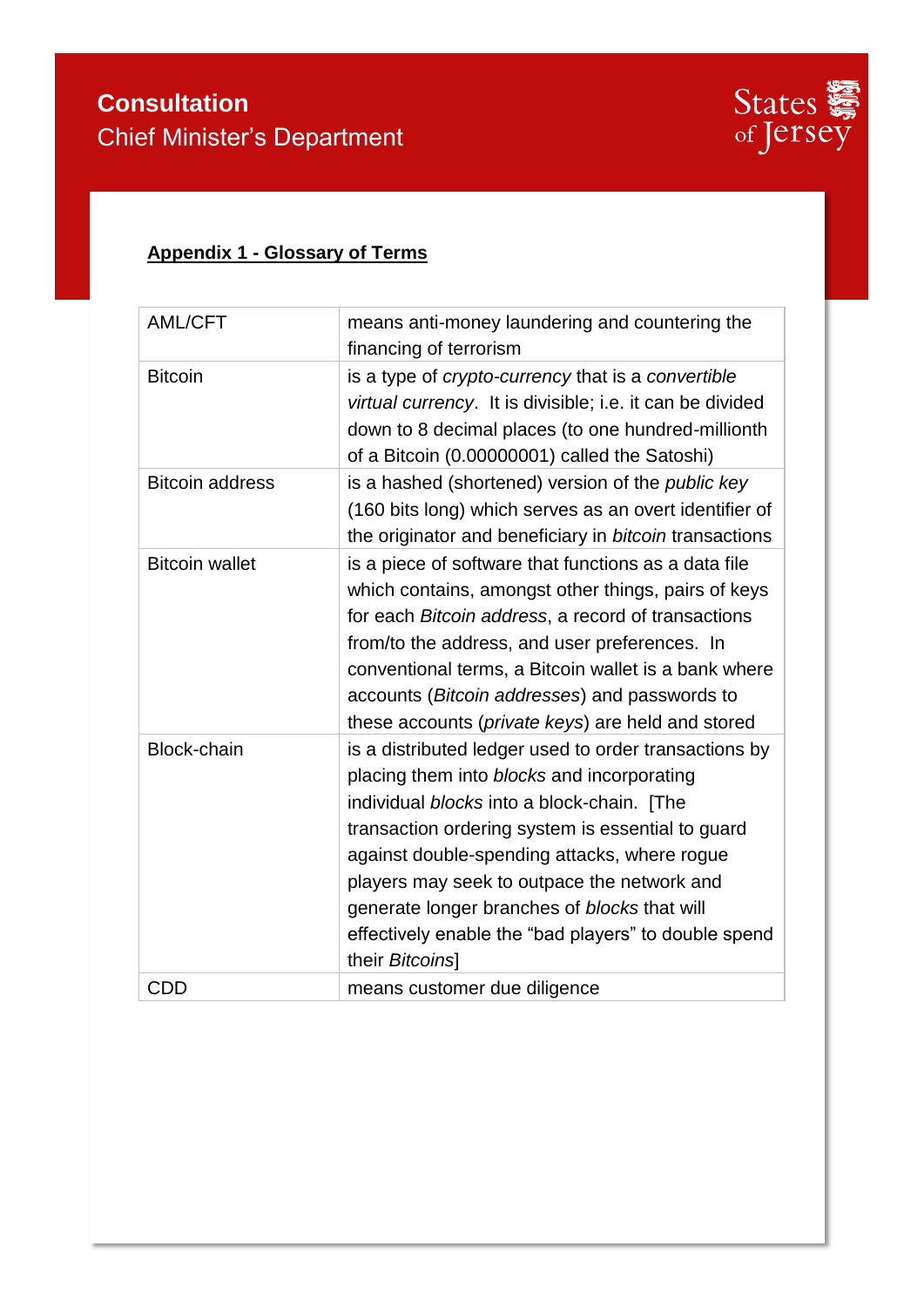

| <b>Centralised virtual</b><br>currency | means a <i>virtual currency</i> that has a single<br>administrating authority (administrator that controls<br>the system, issues the virtual currency, has the<br>authority to redeem the currency, maintains a<br>central payment ledger, etc. (examples include<br>Second Life Linden Dollars, Perfect Money)) <sup>24</sup> |
|----------------------------------------|--------------------------------------------------------------------------------------------------------------------------------------------------------------------------------------------------------------------------------------------------------------------------------------------------------------------------------|
| Convertible virtual<br>currency        | means a virtual currency that has an equivalent<br>value in a fiat currency and can be exchanged to<br>and from that fiat currency, (examples include<br>Bitcoin, Second Life Linden Dollars, Web Money<br>and Liberty Reserve (now defunct)) <sup>1</sup>                                                                     |
| Crypto-currency                        | means a <i>virtual currency</i> that is cryptographically<br>protected                                                                                                                                                                                                                                                         |
| Decentralised virtual<br>currency      | means a <i>virtual currency</i> that circulates in a<br>distributed, open-source, crypto-graphically<br>protected, peer-to-peer network with no central<br>administrating authority, no central monitoring and<br>oversight (examples include Bitcoin, LiteCoin, and<br>Ripple) $1$                                            |
| Digital currency                       | means a digital representation of either virtual<br>currency (non-fiat currency) or e-money (fiat<br>currency) and is often interchangeably used with<br>the term virtual currency <sup>25</sup>                                                                                                                               |
| <b>Distributed network</b>             | means a network in which transactions are<br>validated by a distributed system and consensus<br>achieved to include transactions onto a ledger                                                                                                                                                                                 |
| <b>EBA</b>                             | means the European Banking Authority                                                                                                                                                                                                                                                                                           |
| <b>ECB</b>                             | means the European Central Bank                                                                                                                                                                                                                                                                                                |
| Electronic money                       | means a digital representation of fiat currency used<br>to electronically transfer value denominated in fiat<br>currency. The values transferred electronically<br>have legal tender status                                                                                                                                    |
| <b>FATF</b>                            | means the Financial Action Task Force                                                                                                                                                                                                                                                                                          |

<sup>&</sup>lt;sup>25</sup> Definition as adopted by *FATF* in Virtual Currencies report of June 2014.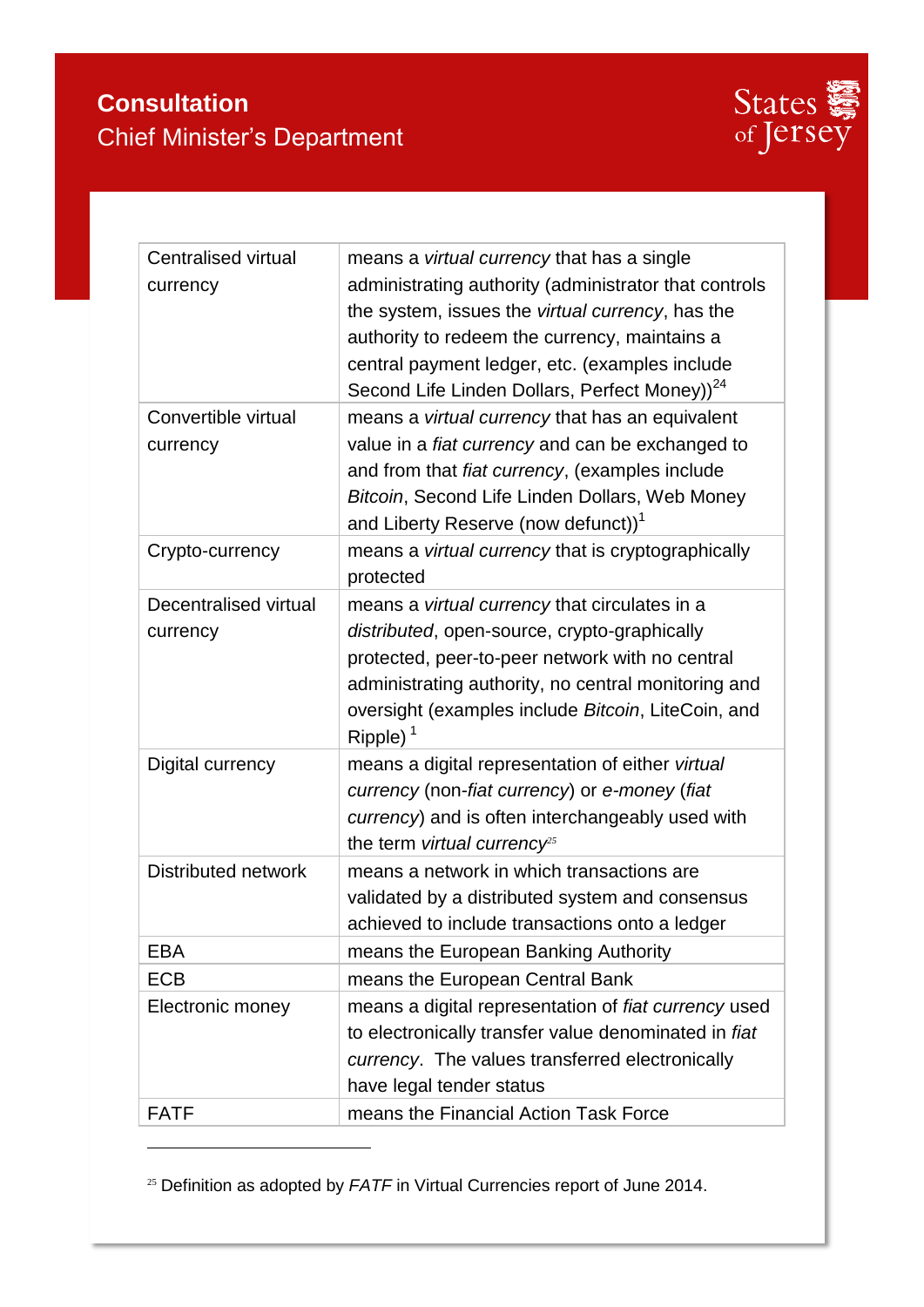

| Fiat currency                    | means currency (physical coins and banknotes)<br>that a country (government) has declared to be<br>legal tender <sup>1</sup>                                                                                                                                                                                                                         |
|----------------------------------|------------------------------------------------------------------------------------------------------------------------------------------------------------------------------------------------------------------------------------------------------------------------------------------------------------------------------------------------------|
| <b>Financial Services</b><br>Law | means the Financial Services (Jersey) Law 1998                                                                                                                                                                                                                                                                                                       |
| <b>GST</b>                       | means Goods and services tax                                                                                                                                                                                                                                                                                                                         |
| Hawala                           | is a traditional informal value transfer system that<br>offers fast, cheap and cross border transactions<br>where the money subject to the transfer does not<br>physically move. Hawala is deeply ingrained in the<br>culture of many ethnic groups which have limited or<br>no access to the traditional financial services.                        |
| <b>Miner</b>                     | is an individual or a group of individuals that engage<br>in a <i>mining</i> process to maintain the integrity and<br>security of Bitcoin. Miners are rewarded for work<br>that is beneficial to the network with a "bounty",<br>whenever a new block is generated, and with all<br>transaction fees attached to transactions included in<br>a block |
| Mining                           | is a resource intensive process of adding<br>transactions to Bitcoin's block-chain of past<br>transactions and is also a mechanism to generate<br>new Bitcoins                                                                                                                                                                                       |
| <b>Money Laundering</b><br>Order | means the Money Laundering (Jersey) Order 2008                                                                                                                                                                                                                                                                                                       |
| <b>OTC</b> market                | is an on-line multichannel platform allowing its<br>users (including vendors and customers) to transact<br>in virtual currency, and offering enhanced privacy<br>features and/or escrow systems                                                                                                                                                      |
| Private key                      | is a secret number stored in a Bitcoin wallet that,<br>together with a <i>public key</i> , forms the key pairing<br>that is linked to a Bitcoin address. The main<br>function of a private key is to allow Bitcoins to be<br>spent                                                                                                                   |